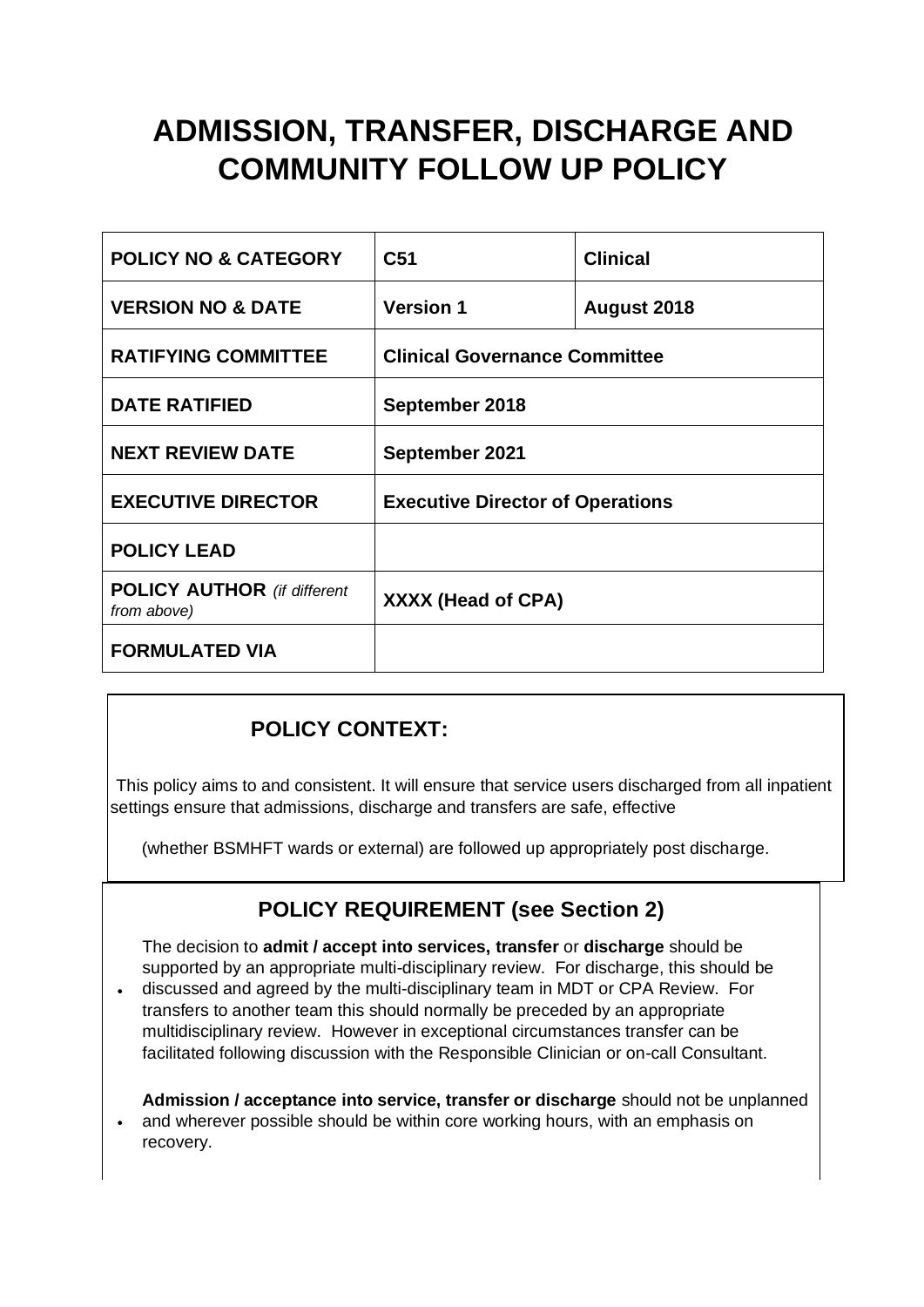Birmingham and Solihull **NI** Mental Health NHS Foundation Trust

- Any handover of care should include a discussion of the risk assessment, risk management plan and contingency plan with the team taking over responsibility for the service user, including any risks associated with the **transfer** or **discharge** to ensure optimum communication of risk issues and co-ordinated, seamless management.
- All service users discharged from inpatient care will have a follow up contact by a qualified mental health professional at least once within the first three days of discharge.
- Where possible, follow up will be planned prior to discharge and inputted into the progress notes on Rio.
- Dates of ward admission, leave, discharge and follow up will be recorded on Rio fully within 24 hours of the information becoming known.

# **CONTENTS**

| $\mathbf 1$ .              |                  | <b>Introduction</b>                                                     |    | 3    |
|----------------------------|------------------|-------------------------------------------------------------------------|----|------|
|                            | 1.1<br>1.2       | Rationale (Why)<br>Scope (Where, When, Who)<br>1.3 Principles (Beliefs) |    |      |
| 2.                         |                  | <b>Policy (What)</b>                                                    |    | 4    |
| 3:                         | <b>Procedure</b> |                                                                         |    | 5    |
| 4:                         |                  | <b>Responsibilities</b>                                                 |    | 9    |
| 5:                         |                  | <b>Development and Consultation:</b>                                    |    | 9    |
| 6:<br><b>Bibliography</b>  |                  | <b>Reference Documents</b>                                              | 10 | 107: |
| 8:                         | <b>Glossary</b>  |                                                                         |    | 10   |
| 9:                         |                  | <b>Audit and assurance monitoring</b>                                   |    | 11   |
| 10:<br><b>INTRODUCTION</b> |                  | Appendices - Appendix 1 Equalities impact assessment                    |    | 12   |

# **1.1 Rationale (Why)**

This policy aims to ensure that admission / acceptance into service, discharge from, or transfer within BSMHFT is safe, effective and consistent.

The National Confidential Inquiry into suicide and homicide by people with mental illness annual report 2017 found that the pattern of high risk immediately after discharge continues, post discharge suicide being most frequent in the first week after leaving hospital. Over one-quarter of post-discharge deaths occurred in the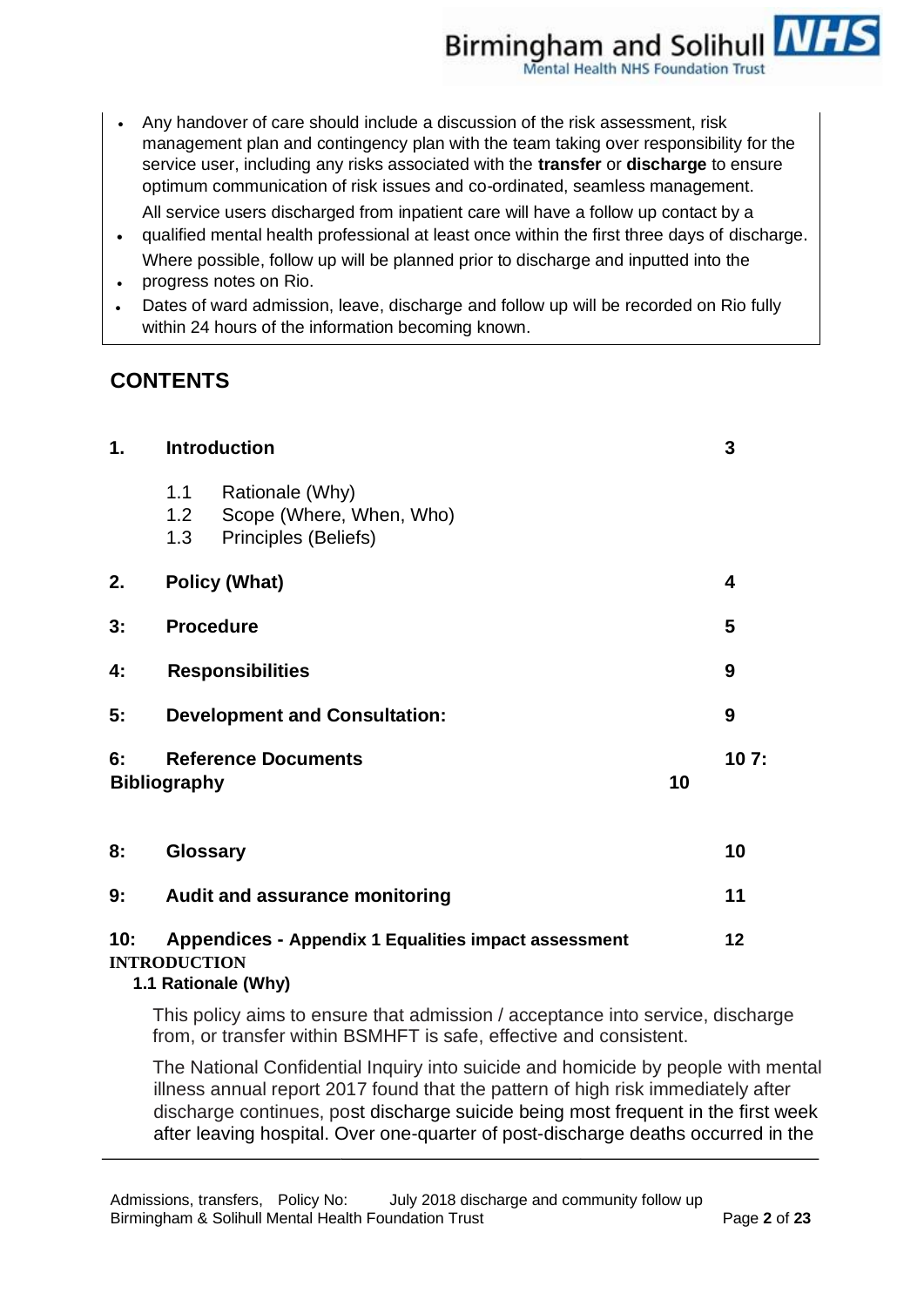patient-initiated discharge group and there was further evidence of disengagement from care in this group prior to suicide.

The report recommends that the care of patients on hospital discharge should be a priority, specifically:

- Careful and effective care planning is needed on discharge, including for patients who discharge themselves.
- Early follow up should be routine: we suggest that suicide within 3 days of discharge should be considered as an NHS 'never event' in England and Wales. (Never Events are serious, largely preventable, patient safety incidents that should not occur if the available preventative measures have been implemented by healthcare providers.)
- Adverse events that precede admission should have been addressed before discharge.

# **1.2 Scope (Where, When, Who)**

This policy identifies the core requirements for all service users open to BSMHFT being admitted, discharged from or transferred within secondary mental health services. The policy is therefore directly applicable to all clinical staff employed by BSMHFT.

# **1.3 Principles (Beliefs)**

The following principles will apply to all admissions, transfers within and discharges from BSMHFT services

- Continuity of care is essential to minimise the potential for interruption in treatment and care and ensure that there is no delay in accessing appropriate care and treatment during the admission, transfer or discharge process. This will entail effective collaboration and communication between agencies, services and teams as well as enhancing the recovery journey of the service user.
- BSMHFT will focus on the need to ensure risk is effectively communicated between all of the individuals and agencies involved in a person's care when care is being transferred from one team to another within BSMHFT or where care is transferred to another agency including discharge from Trust services.
- Service users, families and carers will be involved in all decisions related to admission, transfer and discharge, where clinically appropriate.
- Service users will be provided with information about follow up arrangements.
- GP's will receive prompt information about treatment, current medication and follow up.
- Confidentiality principles will be adhered to but should not compromise patient safety.
- The Trust positively supports individuals with learning disabilities and ensures that noone is prevented from accessing the full range of mental health services available. Staff will work collaboratively with colleagues from learning disabilities services and other organisations, in order to ensure that service users and carers have a positive episode

of care whilst in our services and that recovery is promoted. Information is shared appropriately in order to support this.

The CPA process will provide the supporting framework and evidence for decisions relating to admission, transfer and discharge.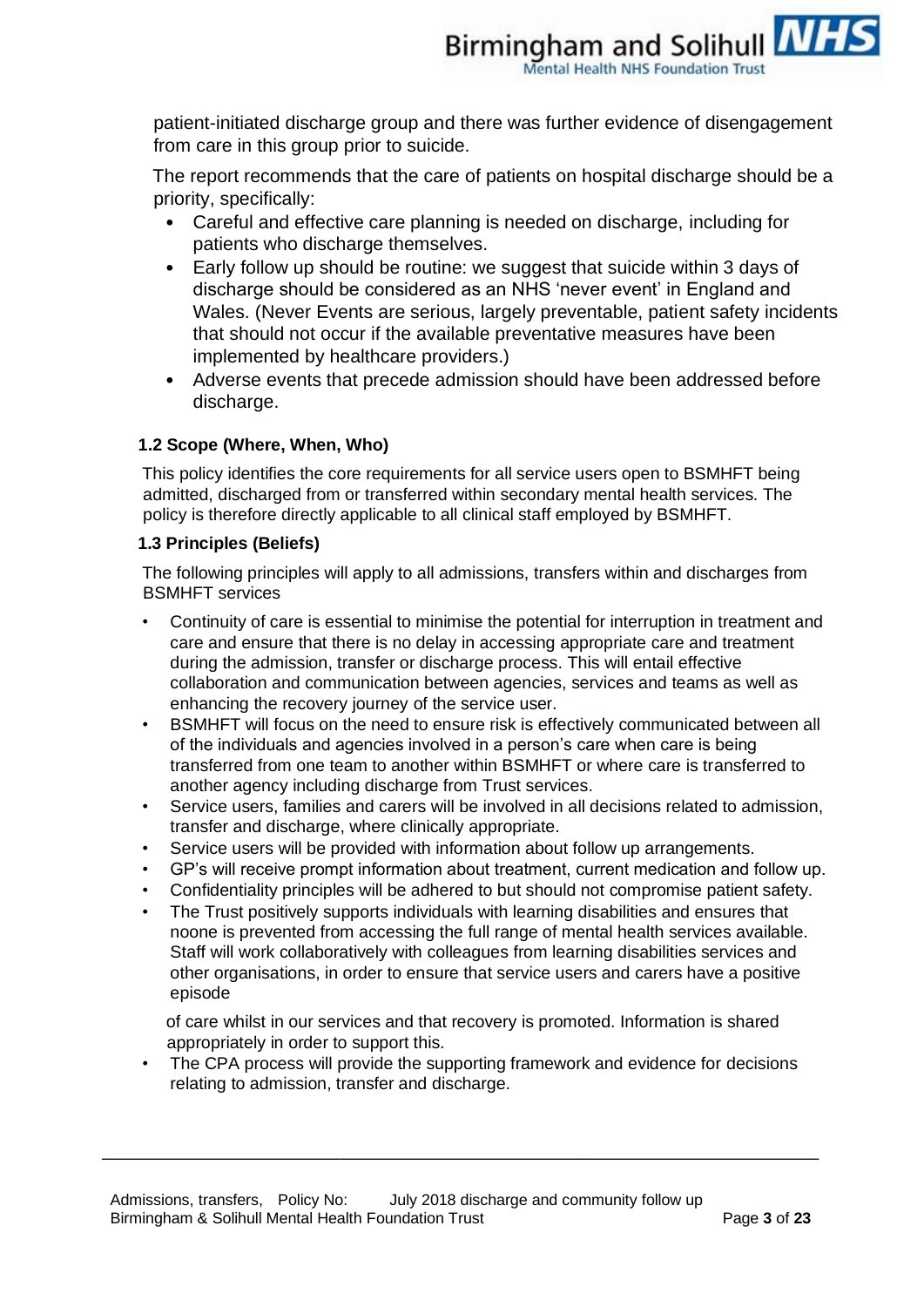# **2. POLICY (What)**

- The decision to admit, transfer or discharge should be supported by an appropriate multidisciplinary review (including the service user, families and carers where clinically appropriate to do so). For service users on CPA this should usually be a CPA review unless exceptional circumstances prevent this. For discharge this should be discussed and agreed by the MDT within MDT meeting / CPA Review. For transfer to another inpatient unit this should normally be preceded by MDT Review. However, in exceptional circumstances transfer can be facilitated following discussion with the Responsible Clinician or on-call Consultant.
- Admission, transfer and discharge must be supported by an appropriate exchange of information.
- Admissions, transfers or discharge should not be unplanned and wherever possible should be within core working hours.
- The only exception will be the requirement for emergency admission or transfer. In such circumstances all relevant assessment information including risk must be communicated immediately.
- Any handover of care should include a discussion of the risk assessment, risk management plan, contingency plan and recovery focussed care plan with the team taking over responsibility for the service user, including any risks associated with the transfer or discharge to ensure optimum communication of risk issues and coordinated, seamless management
- At discharge, risks of disengagement and non-concordance should be taken into account and handover plans should consider compliance and engagement
- This policy should be read in conjunction with:
- Medicines Code (C06) and medicines reconciliation policy (C06a) for detailed guidance and procedure for safe management of medicines during transfer and discharge including in patient admission and discharge
- Section 117 policy and guidance (MHL 07S)
- Care Management and CPA policy (C01)
- Clinical Risk Assessment Policy (c57)
- Local Operational Standards and Protocols
- Informal admission (MHL 08) policy
- Referrals and Appointments policy (C11)
- Transition Policies for SOLAR / FTB / BSMHFT

# **3. PROCEDURE (How)**

### **3.1 Admission / acceptance**

All operational protocols / standards, where there is direct patient contact, must cover the following points: • Access criteria

- Exclusion criteria
- Referral process
- Method of assessment (who can assess and when)
- Available interventions / service provided
- Documentation to be completed and frequency of reviews (must seek prior approval from the CPA team first)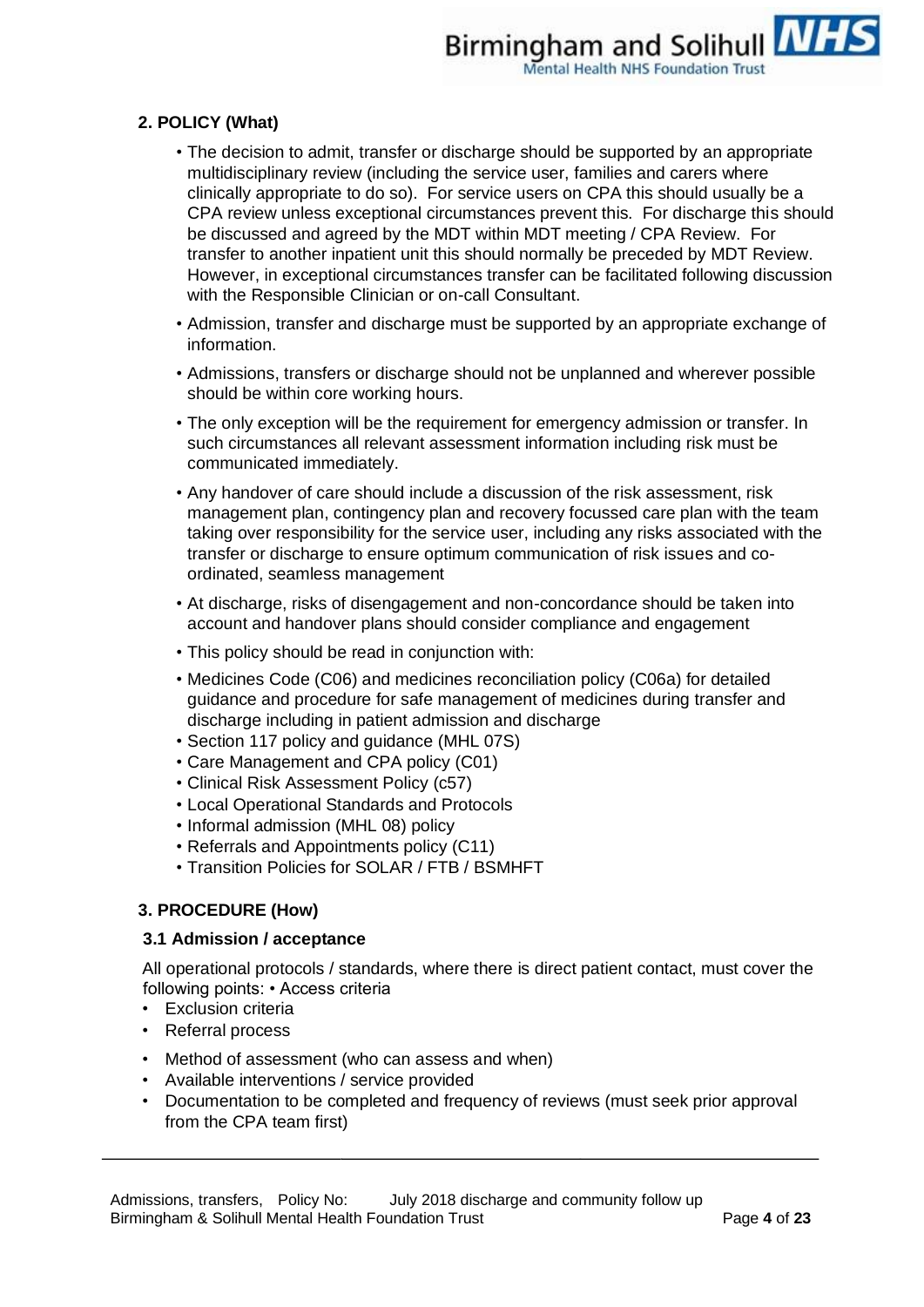# **3.2 Transfer (Including admission to and discharge from in-patient care)**

All transfers must be supported by an exchange of documented information and a handover between the teams involved. Where the service user is on CPA this should usually be a CPA review unless exceptional circumstances prevent this in which case a verbal handover must be undertaken between the referring and receiving teams.

Transfers should not take place until there is agreement and confirmation from the receiving team.

The statutory obligations of the Mental Health Act must be considered where transfer occurs for those who continue to be detained.

Service users, families and carers are to be included in the decision making process relating to transfer, where clinically appropriate.

**3.2.1** Where a service user is discharged from an inpatient setting, and where the system is available, a nominated medic who has been involved in the care and discharge of the patient will complete the Discharge Form located on Rio. A letter will then be generated and sent to the GP via the Hybrid mail system by a nominated member of staff. This needs to be completed within 24 hours of discharge.

### **3.3 Handover of Information at transfer**

All operational protocols / standards must clearly define information that needs to be available at the point of transfer. This should include documentation that needs to be completed and should not contradict existing operational protocols / standards or policies (i.e. CPA and Care Management Policy, Clinical Risk Policy, Referrals and Appointments Policy).

In addition it is expected that any paper records will be transferred with the service user. If this is not possible for any reason then copies should be made of appropriate documents and sent to the receiving team or service.

A handover can be completed in several various formats (i.e. face to face, telephone conversation, formal letter, attendance at MDT / Ward Round) and so therefore the most appropriate form of handover must be agreed between the transferring and receiving team.

### **3.4 Confirmation of handover of information**

The receiving care coordinator / lead clinician / NIC must make an entry in the progress notes on Rio to reflect discussion and to detail any actions required with timescales.

### **3.5 Arrangements for on-going care**

Service users should be informed of when their first contact with the receiving team post transfer will be and this should be recorded on Rio.

Where the service user is being transferred from a forensic team there must be clear arrangements and time-frames for accessing forensic assessment and advice.

Any infection issues must be identified and communicated including treatment and management. Where appropriate an electronic warning marker should be in place.

### **3.6 Community Follow Up**

**3.6.1** Prior to discharge from inpatient care inpatient and community teams (and where appropriate Home treatment teams) should undertake a joint multi-disciplinary pre

discharge review.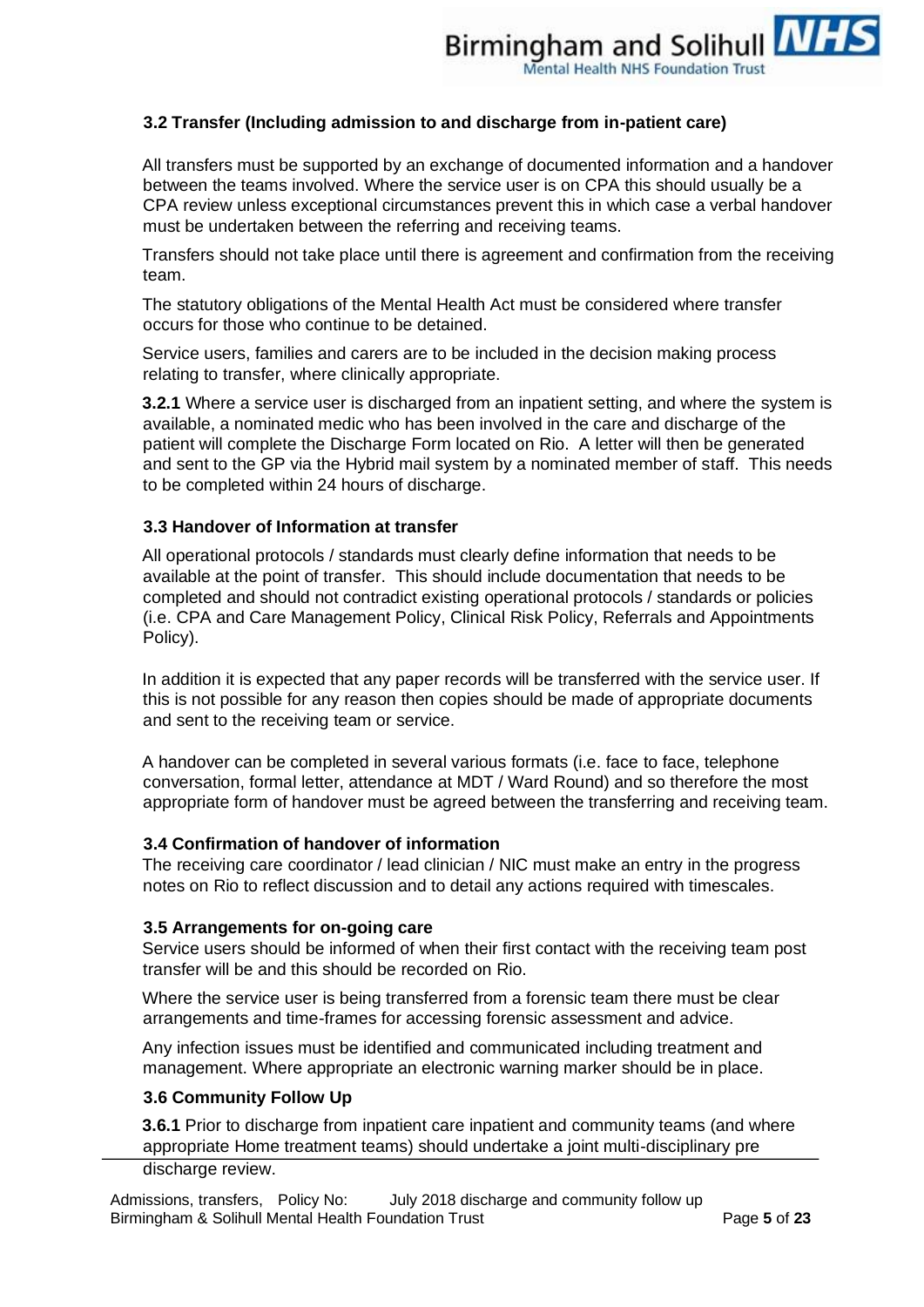**3.6.2** At the pre discharge review the specific arrangements for appropriate and safe follow up from inpatient care should be agreed in conjunction with the service user, family and carer. Decisions must be based on an up to date risk assessment, consideration of support networks and any concerns related to engagement, compliance with treatment and capacity. The decision making process must be recorded including the risks considered.

**3.6.3** The team responsible for undertaking follow up must be confirmed and recorded as part of the MDT review.

**3.6.4** A contingency plan should be agreed which includes the actions that should be taken in the event that the arrangements for follow up do not take place or if additional concerns are raised. Actions will vary from case to case but should reflect the degree of risk, concern or vulnerability attributable to the service user. This should be recorded in the care plan given to the service user prior to discharge.

**3.6.5** It is the responsibility of the professional in charge to inform the team manager and consultant of the responsible team of the discharge date and confirm the requirement for follow up.

**3.6.6** Prior to a mental health tribunal provisional follow up arrangements should be put in place and confirmed in the event that the service user is discharged. This should take place as part of the Section 117 meeting (a statutory process), where applicable.

## **3.7 Community follow up after discharge from inpatient services**

**3.7.1** On the day of discharge the professional in charge of shift will be responsible for ensuring that follow up arrangements are confirmed prior to the service users departure from the ward and the service user is given a copy of their care plan detailing who will be providing follow up, when and where and how to access help in a crisis. The professional in charge will meet with the service user (and carer if indicated) and ask them to confirm their understanding of the follow up arrangements and contingency plan. The professional in charge will make an entry in Rio to confirm that the service user has demonstrated understanding. Where the service user has family or carers involved, the ward must also ensure that they too have a copy of the care plan and how to access help in a crisis.

**3.7.2** The professional in charge of shift will be responsible for ensuring that on the date of discharge all relevant information is recorded in the electronic record by the end of shift. This must include an accurate record of discharge date, destination and address, contact numbers, details of Next of Kin and a corresponding progress note detailing confirmed follow up arrangements.

**3.7.3** Post discharge the consultant and manager of the team undertaking follow up will be responsible for ensuring that a designated clinician is identified to undertake follow up in line with the agreed plan but as a maximum within 3 days of discharge. At least one contact within the first three days of discharge must be with a qualified mental health professional.

**3.7.4** Follow up contact on the day of discharge may be clinically indicated but there must be a further contact on at least one of the 3 days following discharge in order to meet the requirement for formal follow up.

**3.7.5** If the designated clinician is unable carry out the follow up contact the team manager will be responsible for putting in place contingency arrangements to ensure that follow up is provided within policy timescales.

**3.7.6** Follow up contact must be made directly with the service user, it is expected that this will be face to face with the service user and all efforts must be made to ensure this. In exceptional circumstances where this is not possible (e.g. compromises staff safety or

service user refuses to disclose discharge address) and following a review of risk,

Admissions, transfers, Policy No: July 2018 discharge and community follow up Birmingham & Solihull Mental Health Foundation Trust Page **6** of **23**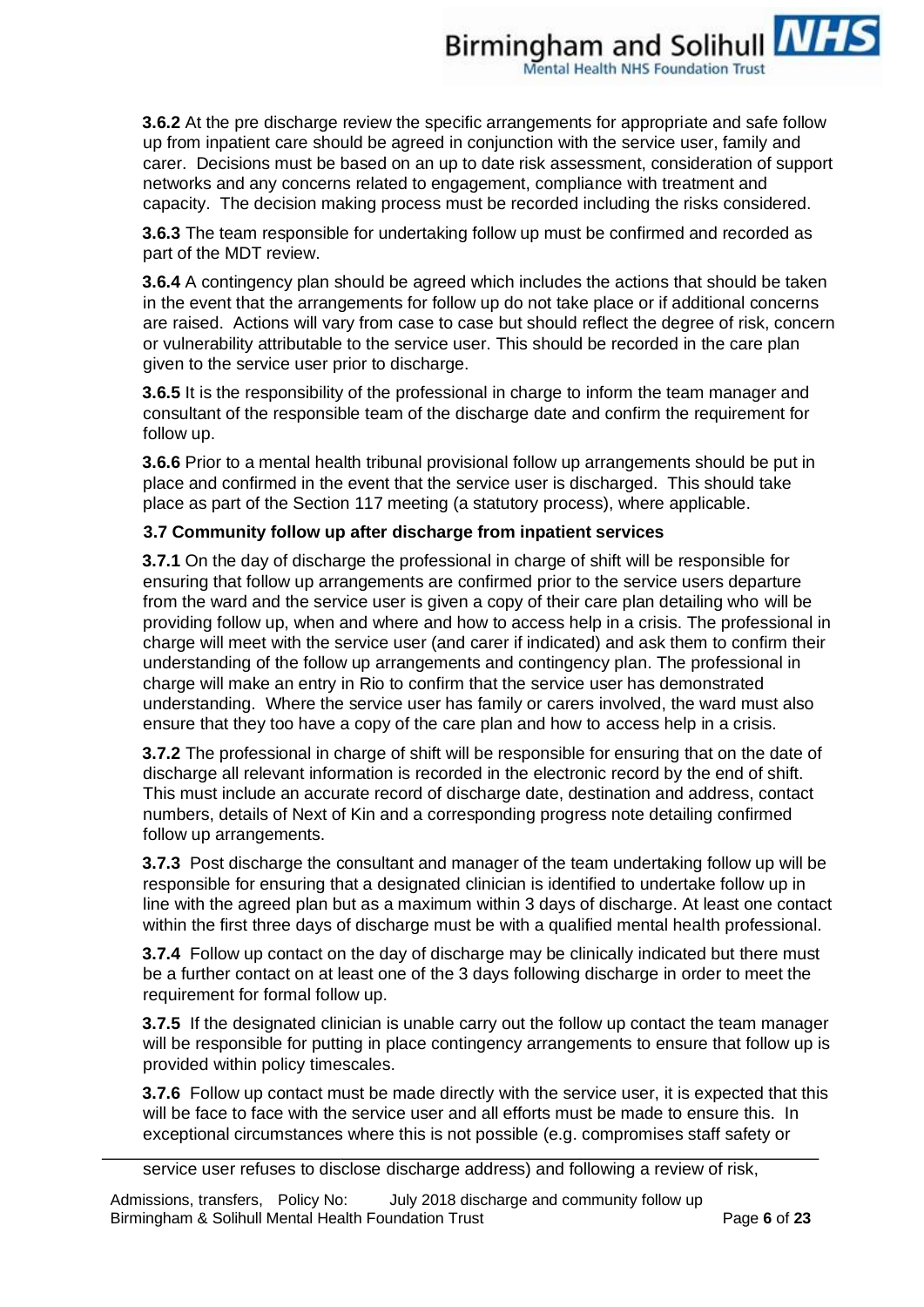telephone contact directly with the service user may be judged appropriate. Third party contact at care home, non-mental health hospital or non NHS inpatient unit does not meet national or trust requirements therefore all attempts must be made to see or speak with the service user directly. Where it is not possible to conduct a telephone follow up with the service user due to their medical condition then a face to face meeting should be undertaken.

**3.7.7** The first contact post discharge should include an assessment of how the service user is coping with the discharge and a return to the stressors of life, a review of risk, mental state and any concerns related to engagement, concordance with treatment and capacity. Consideration must be given to whether there is a need for increased intervention and/or support.

**3.7.8** A progress note must be recorded to provide evidence that these factors have been considered. This also applies where in exceptional circumstances it has been agreed that telephone contact (or appropriate preferred alternative for deaf service users) is appropriate.

**3.7.9** Where the service user does not attend a planned follow up appointment, is not in or will not allow access for a scheduled home visit, or cancels and does not wish to re book the Referrals and Appointments Policy should be followed.

**3.7.10** Greater efforts in following up an individual would normally be expected in cases where the risk is considered high or the person is thought to be particularly vulnerable.

**3.7.11** All efforts to make contact should be clearly documented in the progress notes and if contact has not been made the multi-disciplinary team should consider and determine further steps.

**3.7.12** The designated clinician will be responsible for ensuring that all relevant information is recorded accurately in RIO. This must include all successful and unsuccessful contacts and a record in the progress notes.

**3.7.13** Care plans should take into account the heightened risk of suicide in the first three months post discharge.

**3.7.14 Discharge to an out of area location** – Where a service user is discharged to an out of area location where face to face contact is not reasonably practical and care has been transferred to a community mental health team in another NHS Mental Health Trust the designated clinician should contact the receiving team to confirm and record that follow up has been completed within 7 days. The 7 day follow up form on RIO must also be completed.

**3.7.15 Transfer to prison** – for service users discharged/transferred to prison the designated clinician should contact the relevant prison in-reach team to confirm and record that follow up has been completed within 7 days. The 7 day follow up form on RIO must also be completed. There should be a Section 117 / CPA meeting held prior to a service user being returned to prison, to ensure a full handover of information relating to mental and physical health, risk assessments and medication. The prison should ensure that key staff attends the meeting and that a written record of the meeting is shared between the clinical team and the prison healthcare team.

**3.7.16 Leaving the country to an overseas destination** – where a service user is known to be leaving the country to an overseas destination following discharge,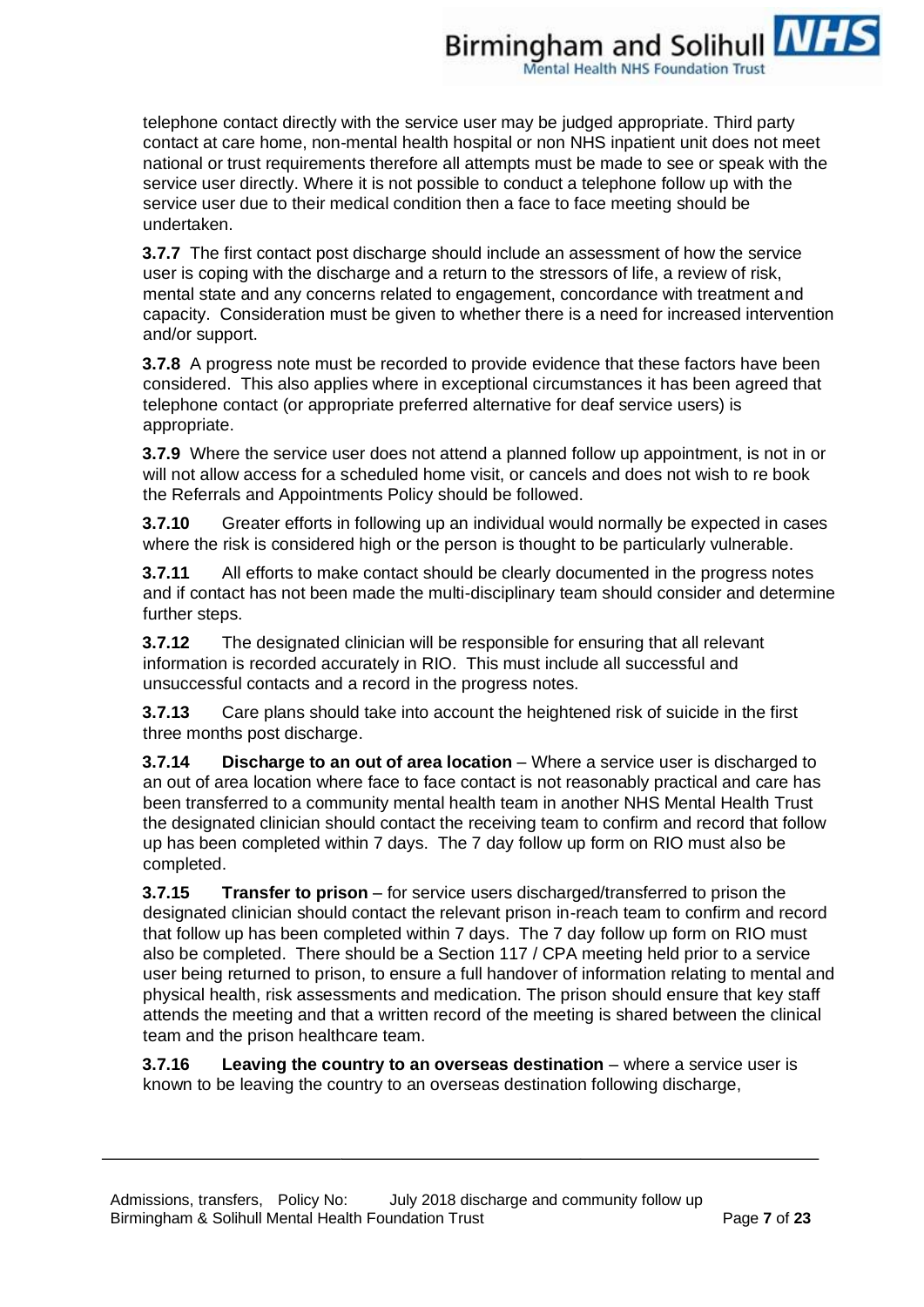arrangements should be made to provide a follow up contact if this is possible prior to their known departure date.

**3.7.17 Visiting foreign nationals** – Where a service user is a visiting foreign national and will be leaving the country directly on discharge this will be treated as an exception and the details entered on the 7 day follow up form on RIO. Details of any provision of handover information to their receiving healthcare team should be entered in the progress notes.

**3.7.18 Treated out of area** – Where a service user has been treated out of area and is discharged to the care of BSMHFT the trust will be responsible for providing a follow up as laid out in this policy.

**3.7.19 Discharge following leave** – Where the decision to discharge is taken following a period of leave and without the service user returning to hospital, the community team manager will be responsible for informing the in-patient ward of the discharge date and destination. Formal follow up will still be required and the community team manager must ensure that a designated qualified mental health professional is identified to undertake follow up within 3 days of the actual date of discharge which will be different from the date leave commenced.

# **3.8 Discharge from BSMHFT should be informed by a pre discharge risk assessment**

The treating team should ensure that a copy of the service users discharge prescription is received by the GP within a timeframe that ensures continued prescribing of medication. In the majority of cases the GP should expect to receive information within 7 working days Information for the GP and service user should include:

- Summary of treatment
- Treatment/medication on discharge and recommendations
- Signs of relapse or recurrence (including known triggers) and recommended actions, where appropriate. This should be written so that the GP is aware of when to escalate back to secondary mental health services.
- Information about local services
- How to contact and access the service again if the need arises

For those patients that are discharged due to non-engagement then staff must follow the procedure set out in the Referrals and Appointments Policy.

## **3.9 Areas for special consideration 3.9.1 Unplanned transfers/moves**

Where an unplanned move takes place, the original care coordinator must continue working with the service user until a clinical handover has been effected. Where risk concerns exist or where 117 aftercare or a Community Treatment Order is in place the care coordinator will contact the next of kin and inform the GP and where appropriate, discuss with the police.

Where the move is to such a distance as to make continued working impractical all information must be immediately sent to the appropriate Mental Health service to ensure a clinical handover at the earliest opportunity. The original care coordinator must continue to follow-up until the handover has taken place.

**3.9.2 Discharge due to non-attendance** – Trust staff must follow their local operational protocols and the Referrals and Appointments Policy (C11). The reason for referral, details of what attempts have been made to engage the service user and clinical risk must be considered and discussed with all professionals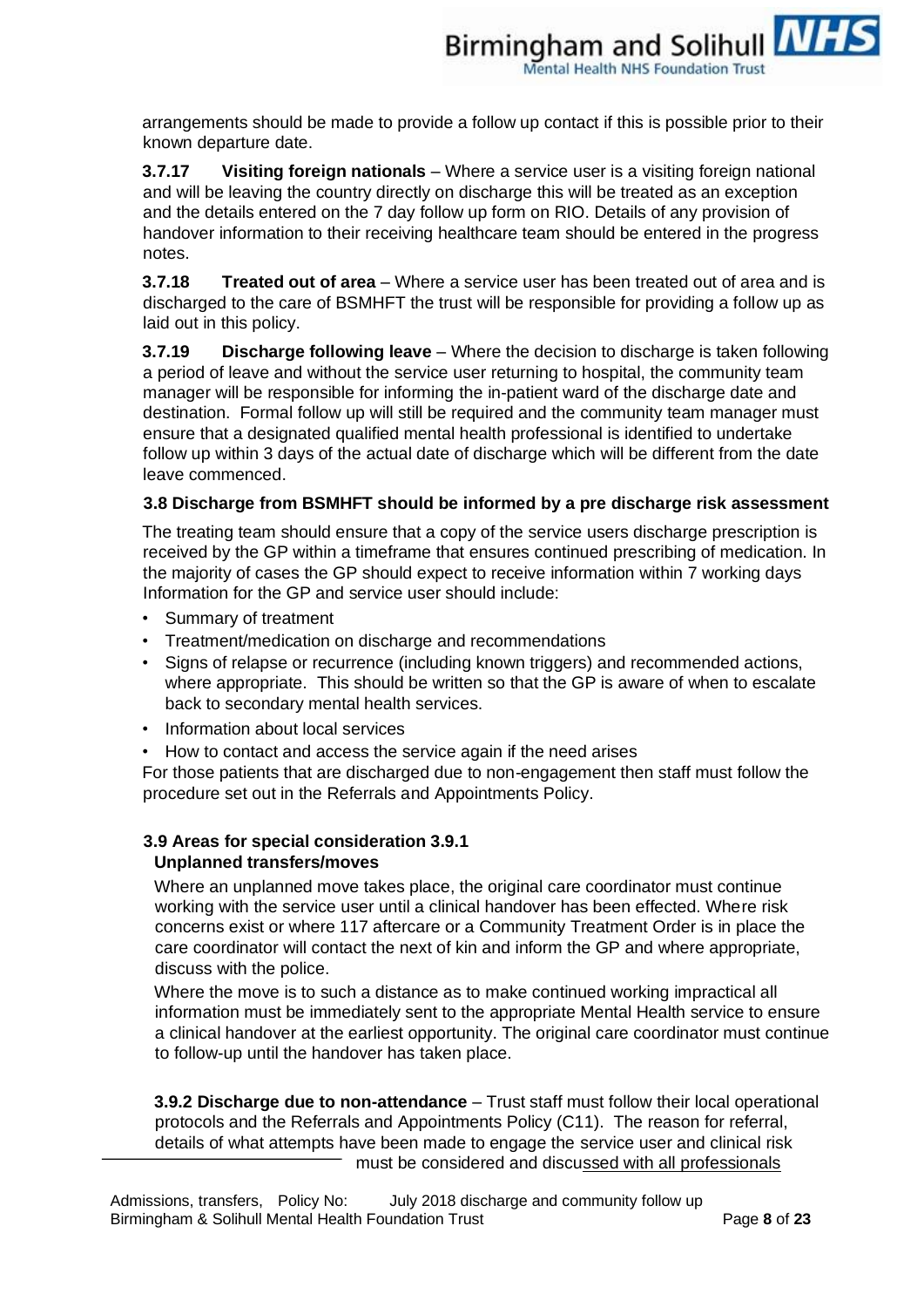involved in their care. Consideration should be given to alternative methods in order to try and engage the service user, where appropriate. Justifications for discharge should be based on clinical factors, such as low clinical risk, rather than on the number of DNAs / Cancellations. All decisions should be clearly and fully documented in the service users Rio record with an explanation of the decision making process.

## **3.9.3 Rapid Re-Access**

Please refer to the Integrated Community Mental Health Team Operational Standards for the process regarding rapid re-access for eligible service users.

# **4 RESPONSIBILITES:**

This should summarise defined responsibilities relevant to the policy.

| Post(s)                                                       | <b>Responsibilities</b>                                                                                                                                                                                                                                                                                     | Ref |
|---------------------------------------------------------------|-------------------------------------------------------------------------------------------------------------------------------------------------------------------------------------------------------------------------------------------------------------------------------------------------------------|-----|
| <b>All Staff</b>                                              | Responsible for adhering to the procedures<br>as laid out in this policy including ensuring<br>that all information is recorded fully,<br>accurately and on time in line with data<br>quality policy requirements and trust data<br>entry timeliness standards and for reporting<br>any failures to comply. |     |
| <b>Matrons/Team</b><br>Leaders/Ward<br><b>Managers</b>        | Will ensure all staff in their areas are aware<br>of and understand the policy and that it is<br>implemented into practice within their areas<br>of responsibility<br>Will investigate breaches and ensure<br>remedial actions are taken<br>Will ensure that data quality checks are<br>undertaken          |     |
| <b>Service, Clinical</b><br>and Corporate<br><b>Directors</b> | Will ensure this policy is disseminated and<br>implemented within their areas of responsibility                                                                                                                                                                                                             |     |
| <b>Policy Lead</b>                                            | Ensure the policy is kept up to date -<br>Coordination of monitoring and assurance                                                                                                                                                                                                                          |     |
| <b>Executive Director</b>                                     | Executive Director of Operations has overall<br>responsibility for ensuring compliance with and<br>timely review of this policy                                                                                                                                                                             |     |

# **5 DEVELOPMENT AND CONSULTATION PROCESS:**

An outline of who has been involved in developing the policy and procedure including Trust forums and service user and carer groups.

### **Consultation summary**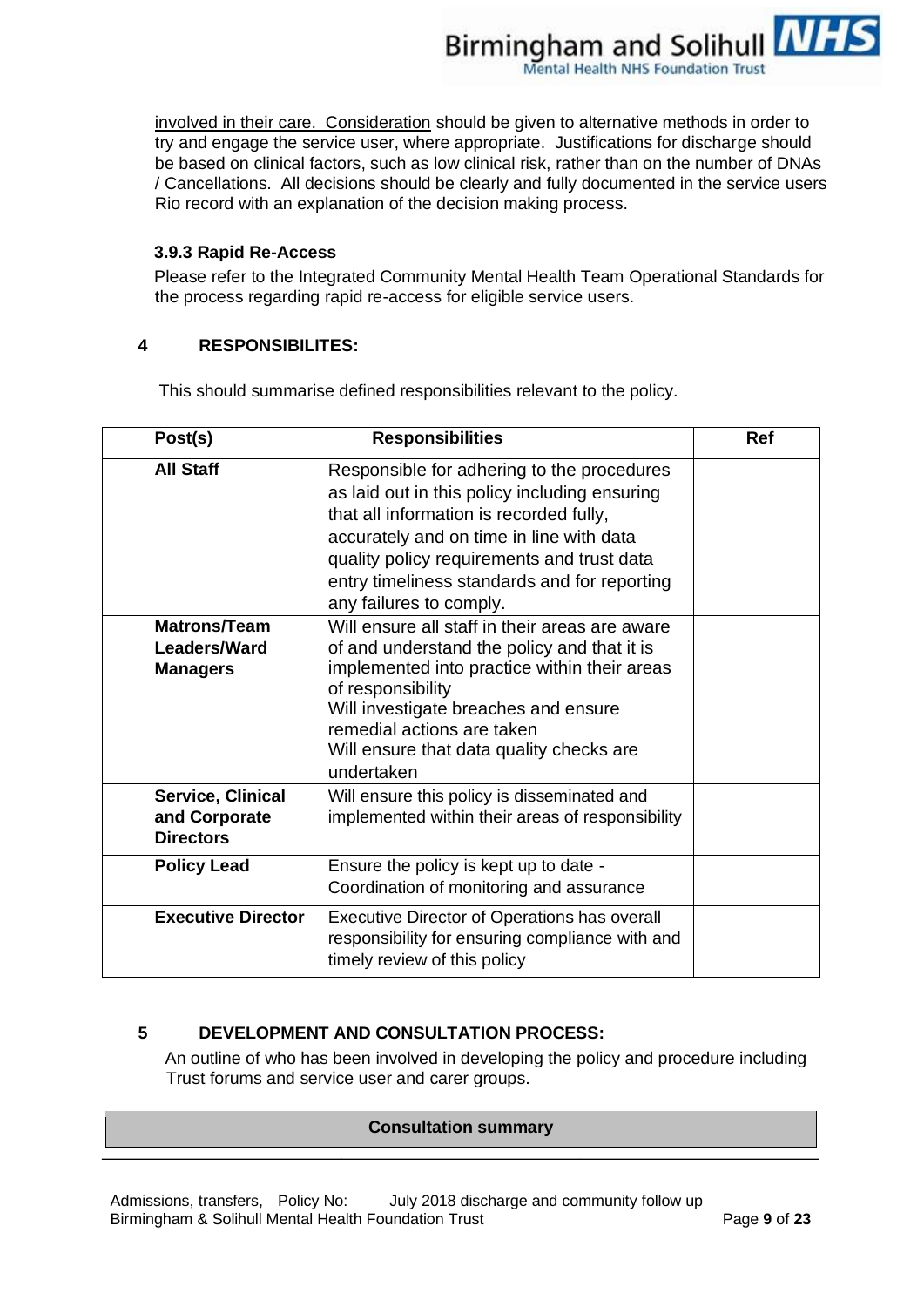

Mental Health NHS Foundation Trust

| Date policy issued for consultation                      |                            | 6 <sup>th</sup> August 2018 |                           |
|----------------------------------------------------------|----------------------------|-----------------------------|---------------------------|
| Number of versions produced for<br>consultation          |                            |                             |                           |
| Committees / meetings where policy<br>formally discussed |                            | Date(s)                     |                           |
| <b>Clinical Quality Committee</b>                        |                            |                             |                           |
|                                                          |                            |                             |                           |
| Where received                                           | <b>Summary of feedback</b> |                             | <b>Actions / Response</b> |
|                                                          |                            |                             |                           |
|                                                          |                            |                             |                           |

#### **6 REFERENCE DOCUMENTS:**

National Confidential Inquiry into Suicide and Homicide by People with Mental Illness: NCISH. Annual Report (2017)

### **7 BIBLIOGRAPHY:**

- Refocusing the Care Programme Approach (DOH March 2008)
- Suicide prevention strategy
- NICE Quality Standard (QS159): Transition between inpatient mental health settings and community or care home setting

### **8 GLOSSARY**

#### **Definition of terms**

For the purpose of clarity the following definitions will apply

| <b>Transition and transfer</b> | Any move of a service user from one part of the service to<br>another including inter ward or team transfer.                                                                                                                                                                                                                                                                                                                                                                                                                       |
|--------------------------------|------------------------------------------------------------------------------------------------------------------------------------------------------------------------------------------------------------------------------------------------------------------------------------------------------------------------------------------------------------------------------------------------------------------------------------------------------------------------------------------------------------------------------------|
| <b>Discharge</b>               | Discharge is the transfer back to primary care without further<br>follow up by secondary mental health services, or transfer to<br>another trust.<br>(NHSLA- the process whereby a patient is discharged from an<br>NHS trust providing acute, community or mental health and<br>learning disability services and independent sector providers<br>of NHS care.) The formal release of a patient at the<br>conclusion of a hospital stay or series of treatments. This may<br>incorporate the transfer of care to another provider. |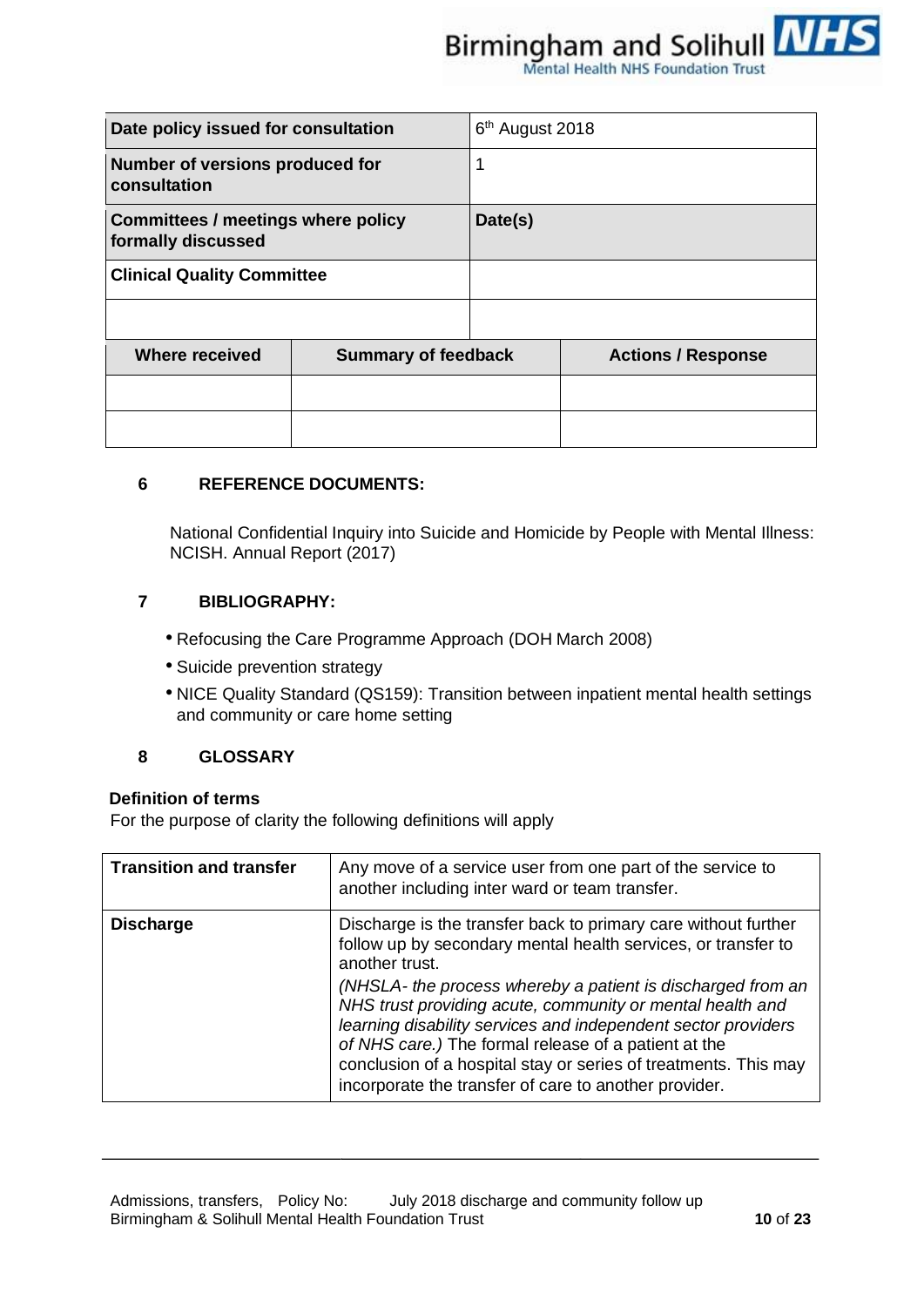| 3 Day Follow Up  | A suicide reduction target comprising of a face to face contact<br>(except in exceptional circumstances) within 3 days of<br>discharge from an inpatient setting by a qualified mental<br>health professional. |
|------------------|----------------------------------------------------------------------------------------------------------------------------------------------------------------------------------------------------------------|
| <b>Admission</b> | Admission is the act of transferring care from community or<br>another environment to a Trust in-patient service.                                                                                              |
| <b>Crisis</b>    | An unstable period, a crucial stage or turning point, a sudden<br>change for better or worse, of extreme change or increase in                                                                                 |

Page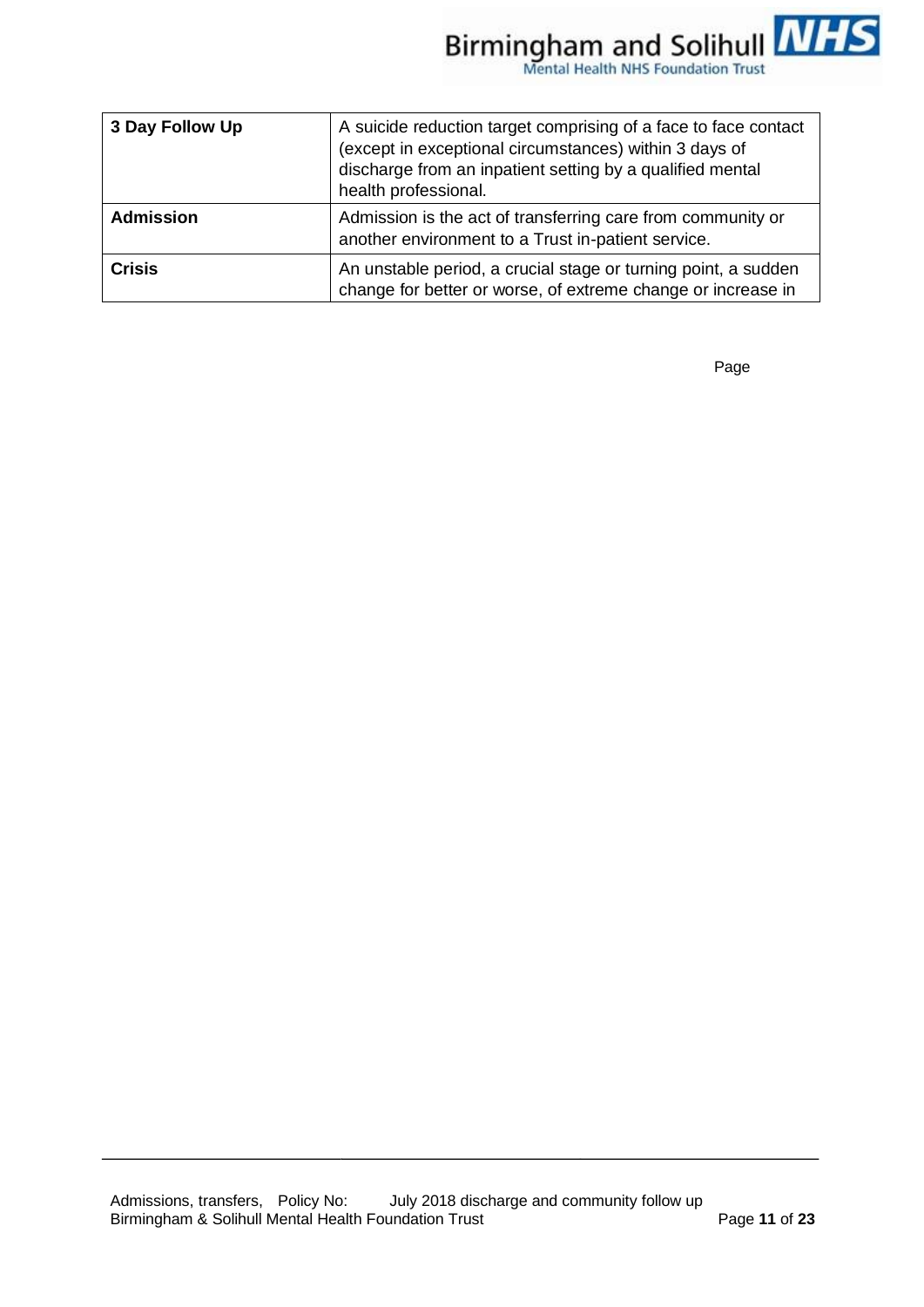|                                | clinical risk.                                                                                                                                                                                                                                |
|--------------------------------|-----------------------------------------------------------------------------------------------------------------------------------------------------------------------------------------------------------------------------------------------|
| <b>Accepted (into service)</b> | When a service user has been assessed and offered a follow<br>up appointment or referred to another team within BSMHFT.                                                                                                                       |
| <b>Clinical Handover</b>       | Transfer of professional responsibility and accountability for<br>some or all aspects of care for a patient, or group of patients,<br>to another person / family / legal guardian or professional<br>group on a temporary or permanent basis. |

# **9 AUDIT AND ASSURANCE** consisting of:

| <b>Element to be</b><br>monitored                                                                                                                    | Lead                                                        | <b>Tool</b>                           | <b>Frequency</b>                                      | <b>Reporting</b><br><b>Arrangements</b>                                                  |
|------------------------------------------------------------------------------------------------------------------------------------------------------|-------------------------------------------------------------|---------------------------------------|-------------------------------------------------------|------------------------------------------------------------------------------------------|
| 3.1 That all<br>operational<br>protocols,<br>where there is<br>direct patient<br>contact, to<br>include<br>standards as<br>set out in this<br>policy | Author of<br>Operational<br>Protocols /<br><b>Standards</b> | Operational<br>Protocol /<br>Standard | Dictated by<br>protocol /<br>standards<br>review date | Clinical<br>Governance<br>Committees                                                     |
| 3.2 Update of<br>core<br>documentation<br>at point of<br>transfer                                                                                    | <b>CPA Team</b>                                             | Insight                               | 6 monthly                                             | Clinical<br>Governance<br>Committees                                                     |
| Patients are<br>being seen<br>within 3 days of<br>discharge from<br>an inpatient<br>setting                                                          | Information<br>Services                                     | Electronic<br>report                  | Weekly<br>Monthly<br>Quarterly                        | Operational<br>Performance<br>Meeting<br><b>Trust Board</b><br><b>NHS</b><br>Improvement |
| 3.8 Discharge<br>notification /<br>summary is<br>sent within set<br>timeframes                                                                       |                                                             | <b>Local Audit</b>                    | 6 monthly                                             | Clinical<br>Governance<br>Committee                                                      |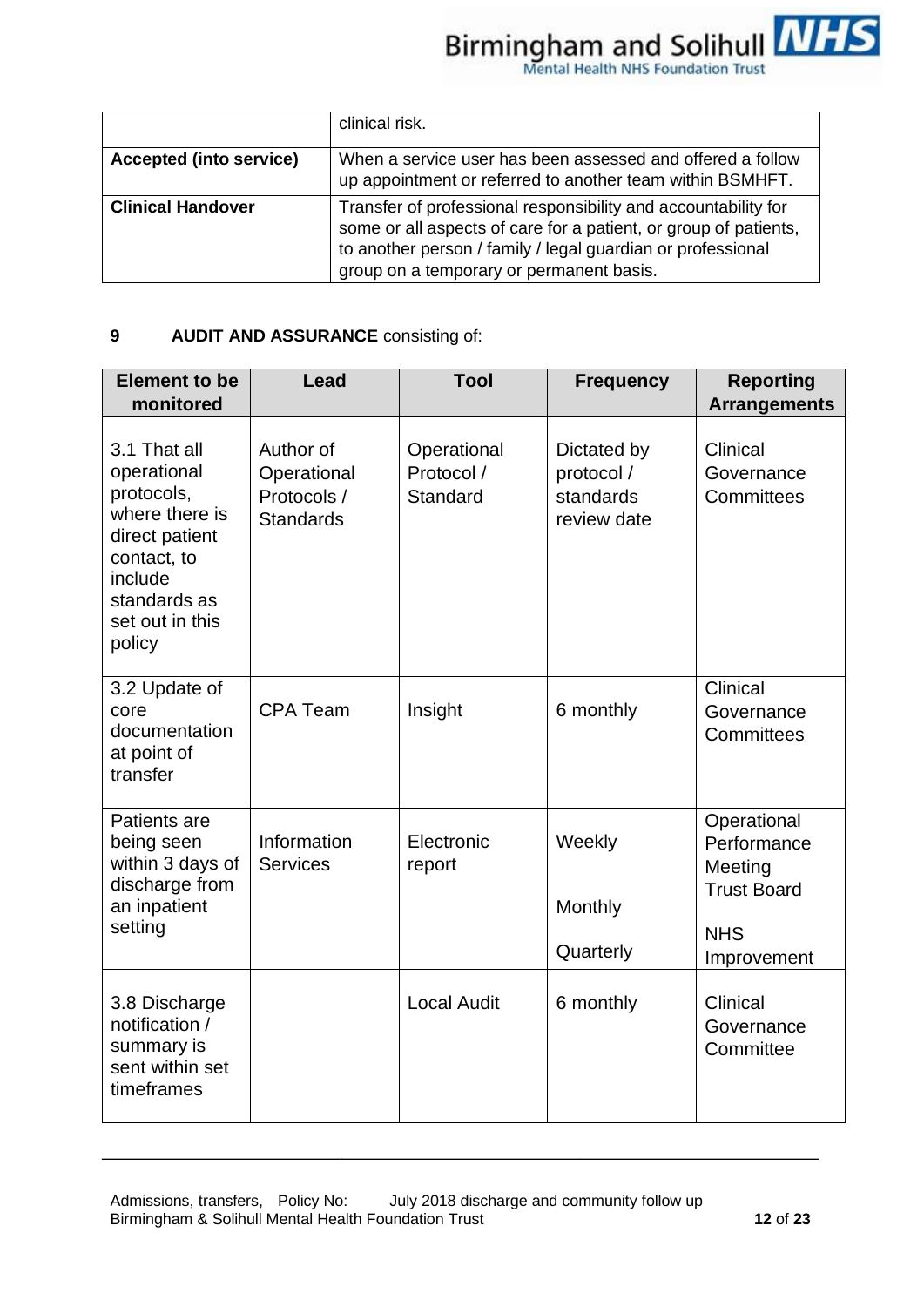

Page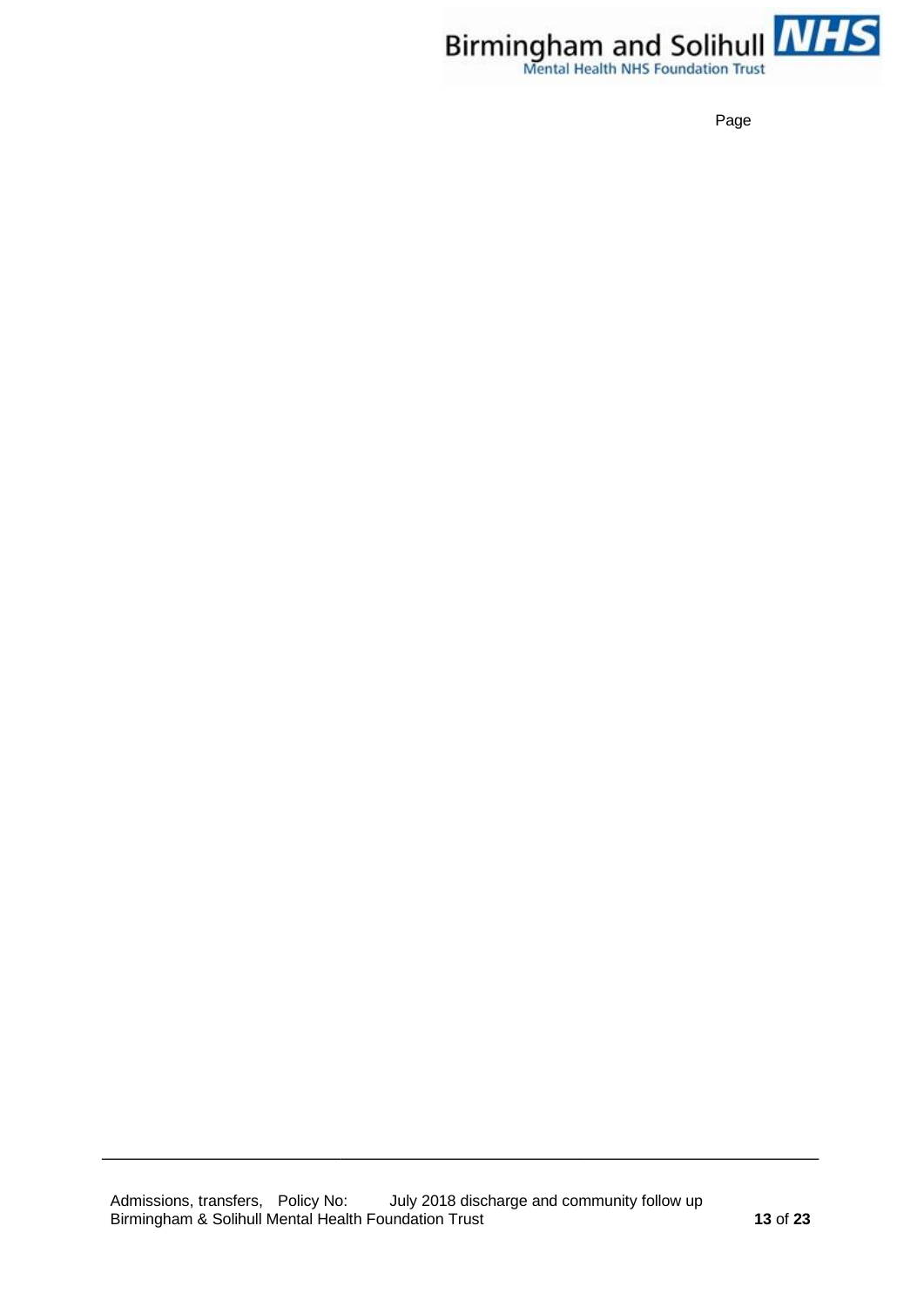### **Appendix 1 Equalities impact assessment**

# **Equality Analysis Screening Form**

A word version of this document can be found on the HR support pages on Connect [http://connect/corporate/humanresources/managementsupport/Pages/default.asp](http://connect/corporate/humanresources/managementsupport/Pages/default.aspx)

[x](http://connect/corporate/humanresources/managementsupport/Pages/default.aspx)

| <b>Title of Proposal</b>      | Admission, Transfer, Discharge and Community Follow Up Policy |                     |                               |  |
|-------------------------------|---------------------------------------------------------------|---------------------|-------------------------------|--|
| <b>Person Completing this</b> | <b>XXXX</b>                                                   | Role or title       | <b>Head of CPA</b>            |  |
| proposal                      |                                                               |                     |                               |  |
| <b>Division</b>               | <b>Medical Directorate</b>                                    | <b>Service Area</b> | <b>Integrated Care Team</b>   |  |
| <b>Date Started</b>           | 2 <sup>nd</sup> August 2018                                   | Date completed      | 1 3 <sup>rd</sup> August 2018 |  |

**Main purpose and aims of the proposal and how it fits in with the wider strategic aims and objectives of the organisation.** 

This policy aims to ensure that admissions, discharge and transfers are safe, effective and consistent. It will ensure that service users discharged from all inpatient settings (whether BSMHFT wards or external) are followed up appropriately post discharge.

**Who will benefit from the proposal?** 

All staff employed by BSMHFT and service users

**Impacts on different Personal Protected Characteristics –** *Helpful Questions:*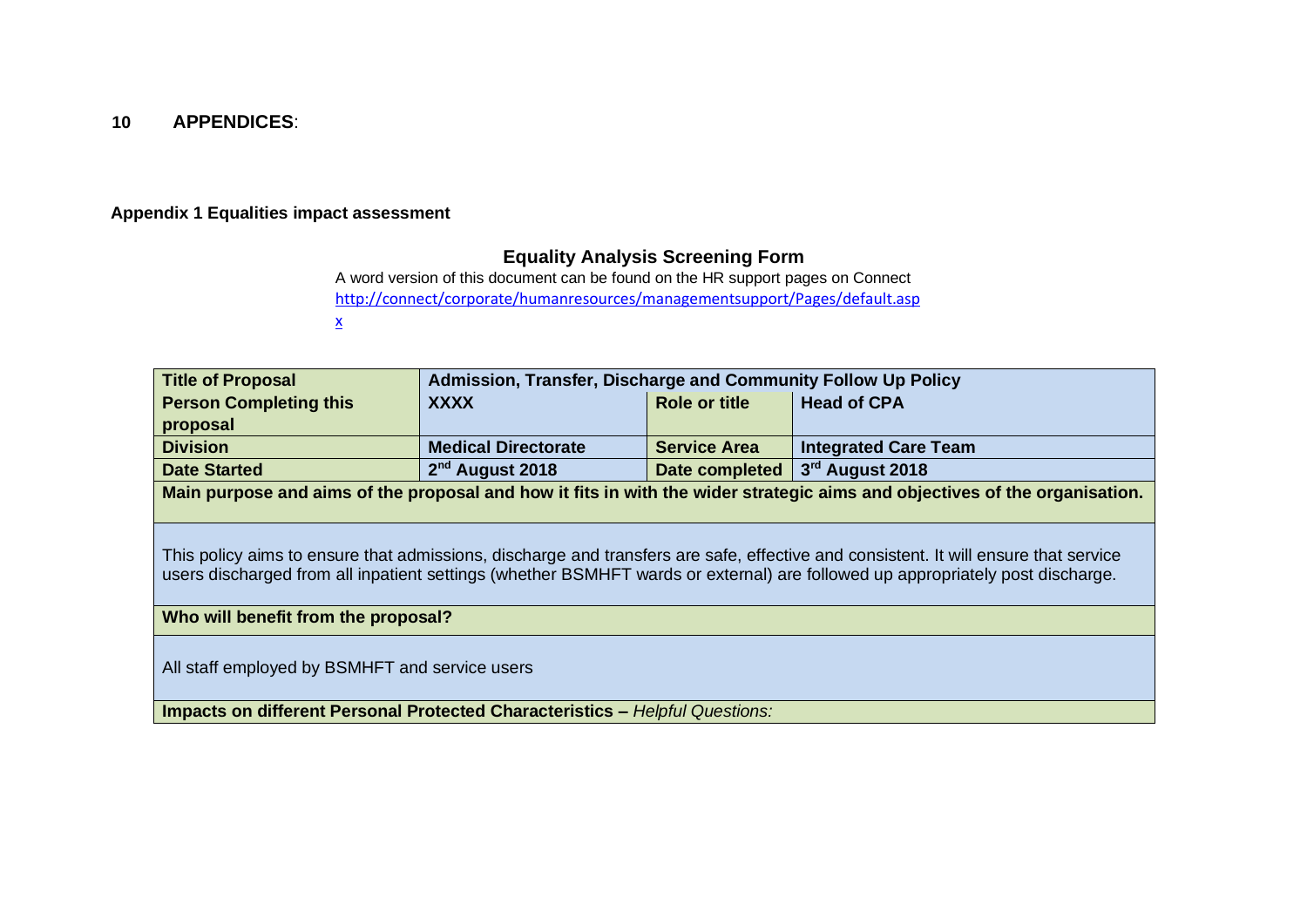

| Does this proposal promote equality of opportunity? | Promote good community relations?                      |
|-----------------------------------------------------|--------------------------------------------------------|
| <b>Eliminate discrimination?</b>                    | Promote positive attitudes towards disabled people?    |
| <b>Eliminate harassment?</b>                        | Consider more favourable treatment of disabled people? |
| <b>Eliminate victimisation?</b>                     | Promote involvement and consultation?                  |
|                                                     | Protect and promote human rights?                      |
|                                                     |                                                        |

**Please click in the relevant impact box or leave blank if you feel there is no particular impact.** 

| <b>Personal Protected</b><br><b>Characteristic</b>                                                                                                                                                                                                            | No/Minimum<br><b>Impact</b>                                                                                                                                                                                                                                                                                                                                               | <b>Negative</b><br><b>Impact</b> | <b>Positive</b><br><b>Impact</b> | Please list details or evidence of why there might be a<br>positive, negative or no impact on protected characteristics. |  |  |
|---------------------------------------------------------------------------------------------------------------------------------------------------------------------------------------------------------------------------------------------------------------|---------------------------------------------------------------------------------------------------------------------------------------------------------------------------------------------------------------------------------------------------------------------------------------------------------------------------------------------------------------------------|----------------------------------|----------------------------------|--------------------------------------------------------------------------------------------------------------------------|--|--|
| Age                                                                                                                                                                                                                                                           |                                                                                                                                                                                                                                                                                                                                                                           |                                  | $\boldsymbol{\mathsf{X}}$        | Applies to all service users regardless of age                                                                           |  |  |
|                                                                                                                                                                                                                                                               | Including children and people over 65<br>Is it easy for someone of any age to find out about your service or access your proposal?<br>Are you able to justify the legal or lawful reasons when your service excludes certain age groups                                                                                                                                   |                                  |                                  |                                                                                                                          |  |  |
| <b>Disability</b>                                                                                                                                                                                                                                             |                                                                                                                                                                                                                                                                                                                                                                           |                                  | $\boldsymbol{X}$                 | Applies to all service users regardless of disability                                                                    |  |  |
|                                                                                                                                                                                                                                                               | Including those with physical or sensory impairments, those with learning disabilities and those with mental health issues Do<br>you currently monitor who has a disability so that you know how well your service is being used by people with a disability?<br>Are you making reasonable adjustment to meet the needs of the staff, service users, carers and families? |                                  |                                  |                                                                                                                          |  |  |
| <b>Gender</b>                                                                                                                                                                                                                                                 |                                                                                                                                                                                                                                                                                                                                                                           |                                  | $\boldsymbol{\mathsf{X}}$        | Applies to all service users regardless of gender                                                                        |  |  |
| This can include male and female or someone who has completed the gender reassignment process from one sex to another Do<br>you have flexible working arrangements for either sex?<br>Is it easier for either men or women to access your proposal?           |                                                                                                                                                                                                                                                                                                                                                                           |                                  |                                  |                                                                                                                          |  |  |
| <b>Marriage or Civil</b><br><b>Partnerships</b>                                                                                                                                                                                                               |                                                                                                                                                                                                                                                                                                                                                                           |                                  | X                                | Applies to all service users regardless of marital status                                                                |  |  |
| People who are in a Civil Partnerships must be treated equally to married couples on a wide range of legal matters<br>Are the documents and information provided for your service reflecting the appropriate terminology for marriage and civil partnerships? |                                                                                                                                                                                                                                                                                                                                                                           |                                  |                                  |                                                                                                                          |  |  |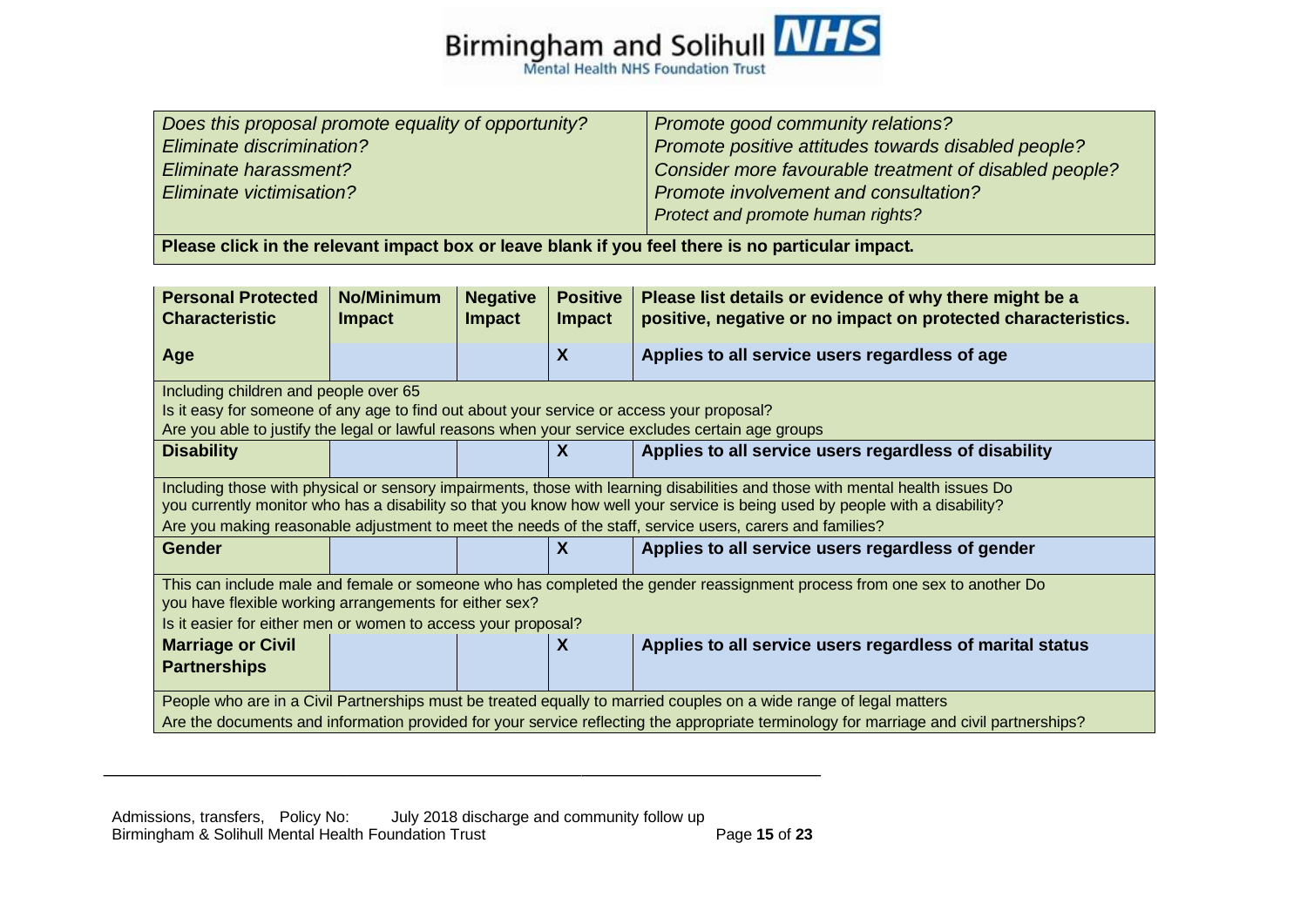

| <b>Pregnancy or</b><br><b>Maternity</b>                                                            |  |                                                                                                            | X | Applies to all service users regardless of pregnancy status                                                  |
|----------------------------------------------------------------------------------------------------|--|------------------------------------------------------------------------------------------------------------|---|--------------------------------------------------------------------------------------------------------------|
| This includes women having a baby and women just after they have had a baby                        |  |                                                                                                            |   |                                                                                                              |
|                                                                                                    |  |                                                                                                            |   | Does your service accommodate the needs of expectant and post natal mothers both as staff and service users? |
|                                                                                                    |  | Can your service treat staff and patients with dignity and respect relation in to pregnancy and maternity? |   |                                                                                                              |
| <b>Race or Ethnicity</b>                                                                           |  |                                                                                                            |   | Applies to all service users regardless of race or ethnicity                                                 |
| Including Gypsy or Roma people, Irish people, those of mixed heritage, asylum seekers and refugees |  |                                                                                                            |   |                                                                                                              |
|                                                                                                    |  |                                                                                                            |   |                                                                                                              |
| What training does staff have to respond to the cultural needs of different ethnic groups?         |  |                                                                                                            |   |                                                                                                              |
|                                                                                                    |  |                                                                                                            |   | What arrangements are in place to communicate with people who do not have English as a first language?       |

| Including humanists and non-believers                                                                                                 |  |  |   |                                                               |  |  |  |
|---------------------------------------------------------------------------------------------------------------------------------------|--|--|---|---------------------------------------------------------------|--|--|--|
| Is there easy access to a prayer or quiet room to your service delivery area?                                                         |  |  |   |                                                               |  |  |  |
| When organising events – Do you take necessary steps to make sure that spiritual requirements are met?                                |  |  |   |                                                               |  |  |  |
| <b>Sexual Orientation</b>                                                                                                             |  |  | X | Applies to all service users regardless of sexual orientation |  |  |  |
| Including gay men, lesbians and bisexual people                                                                                       |  |  |   |                                                               |  |  |  |
| Does your service use visual images that could be people from any background or are the images mainly heterosexual couples?           |  |  |   |                                                               |  |  |  |
| Does staff in your workplace feel comfortable about being 'out' or would office culture make them feel this might not be a good idea? |  |  |   |                                                               |  |  |  |
| <b>Transgender or</b>                                                                                                                 |  |  | X | Applies to all service users regardless of gender identity    |  |  |  |
| <b>Gender</b>                                                                                                                         |  |  |   |                                                               |  |  |  |
| <b>Reassignment</b>                                                                                                                   |  |  |   |                                                               |  |  |  |
| This will include people who are in the process of or in a care pathway changing from one gender to another                           |  |  |   |                                                               |  |  |  |
| Have you considered the possible needs of transgender staff and service users in the development of your proposal or service?         |  |  |   |                                                               |  |  |  |
| <b>Human Rights</b>                                                                                                                   |  |  | X | Applies to all service users                                  |  |  |  |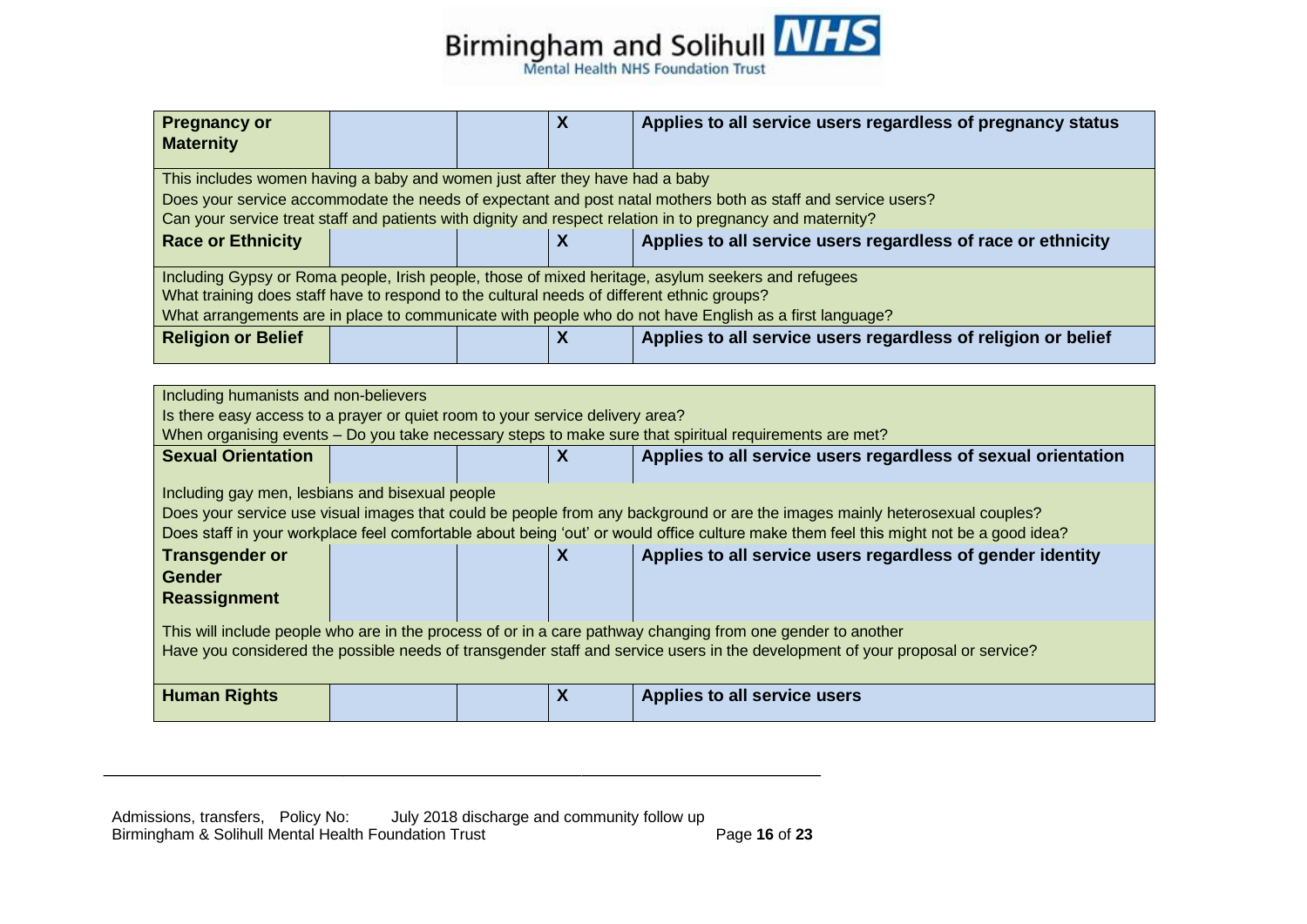

Affecting someone's right to Life, Dignity and Respect?

Admissions, transfers, Policy No: July 2018 discharge and community follow up Birmingham & Solihull Mental Health Foundation Trust Page **17** of **23**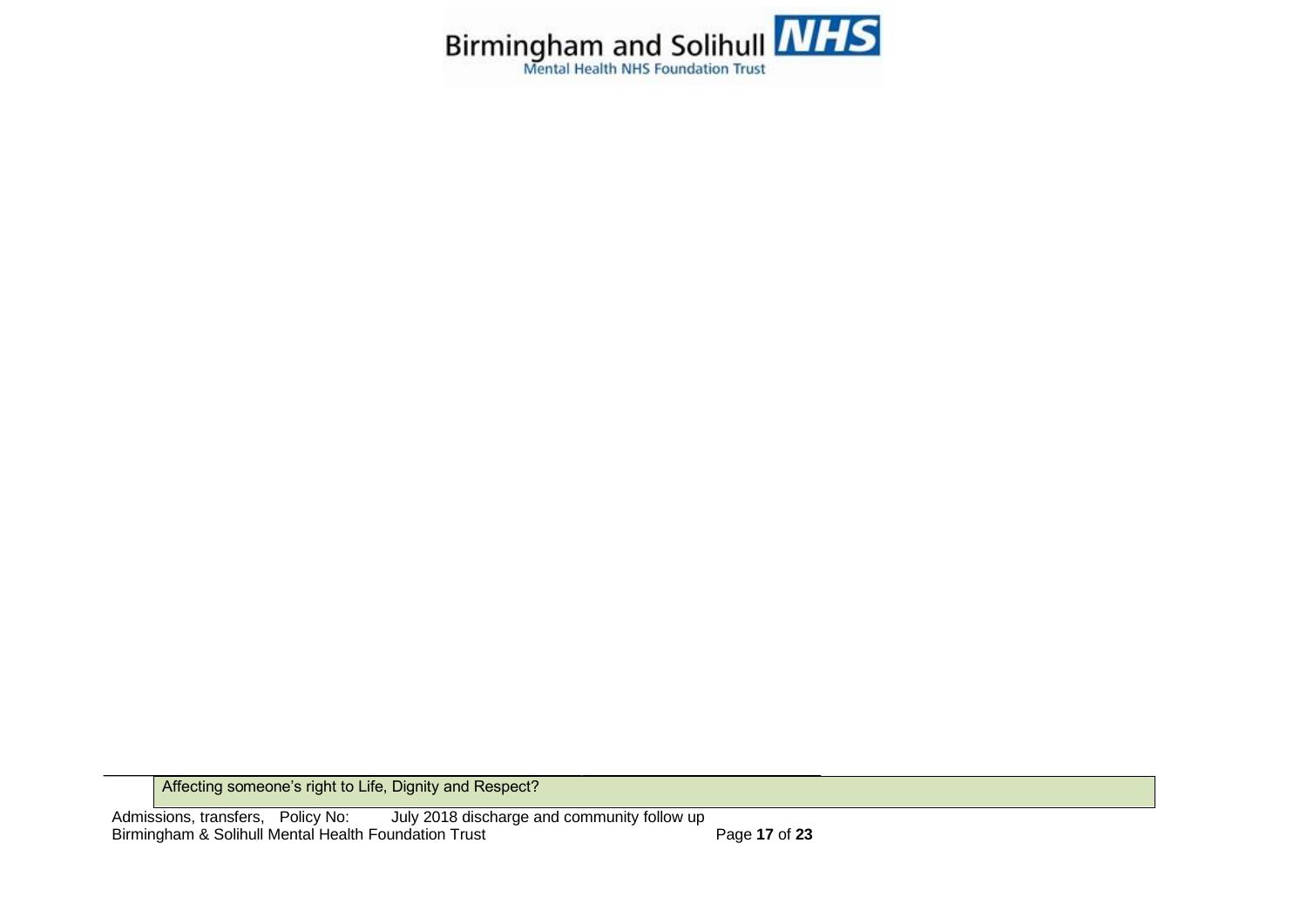

Caring for other people or protecting them from danger?

Admissions, transfers, Policy No: July 2018 discharge and community follow up Birmingham & Solihull Mental Health Foundation Trust Page **18** of **23**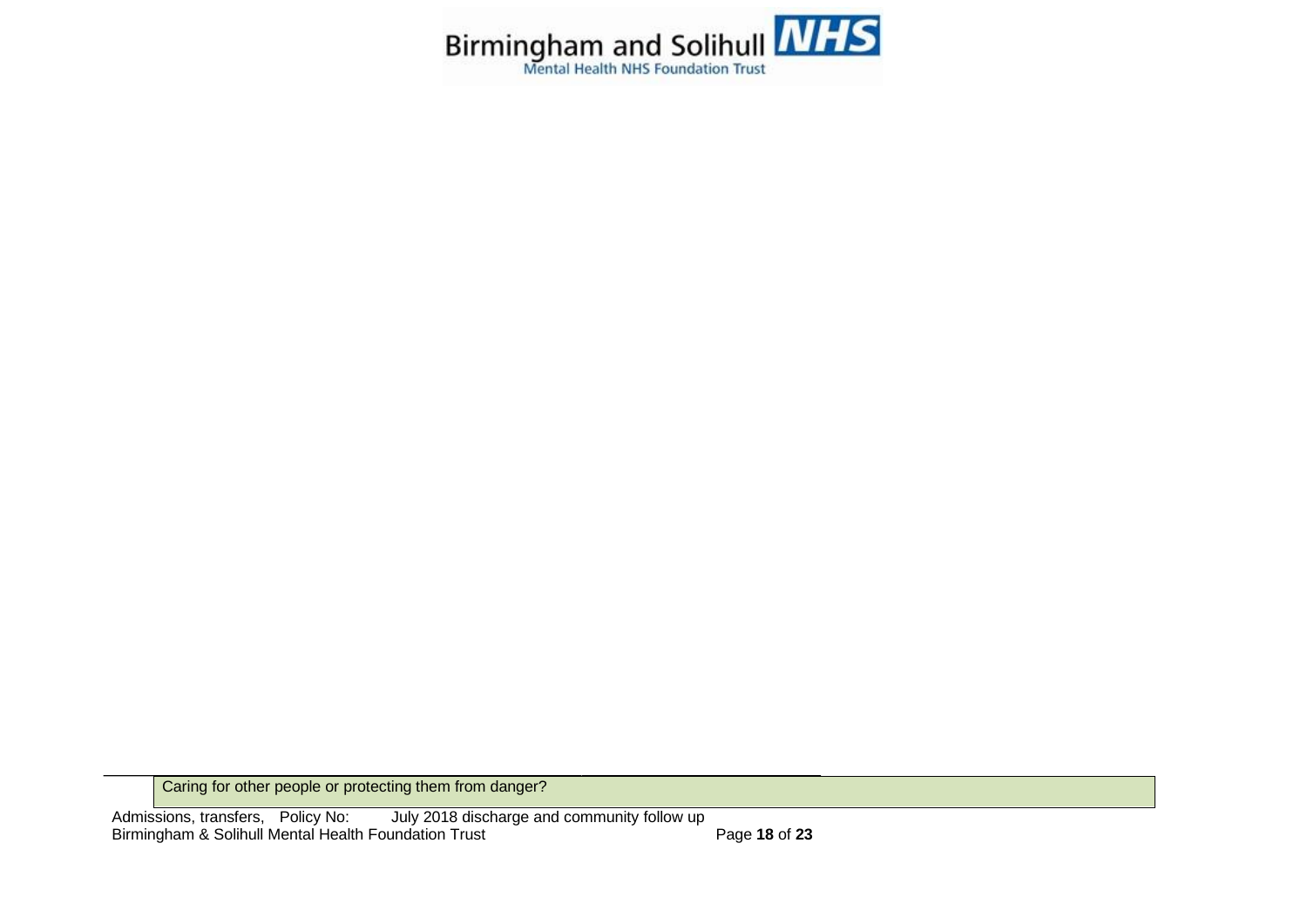

The detention of an individual inadvertently or placing someone in a humiliating situation or position?

Admissions, transfers, Policy No: July 2018 discharge and community follow up Birmingham & Solihull Mental Health Foundation Trust Page **19** of **23**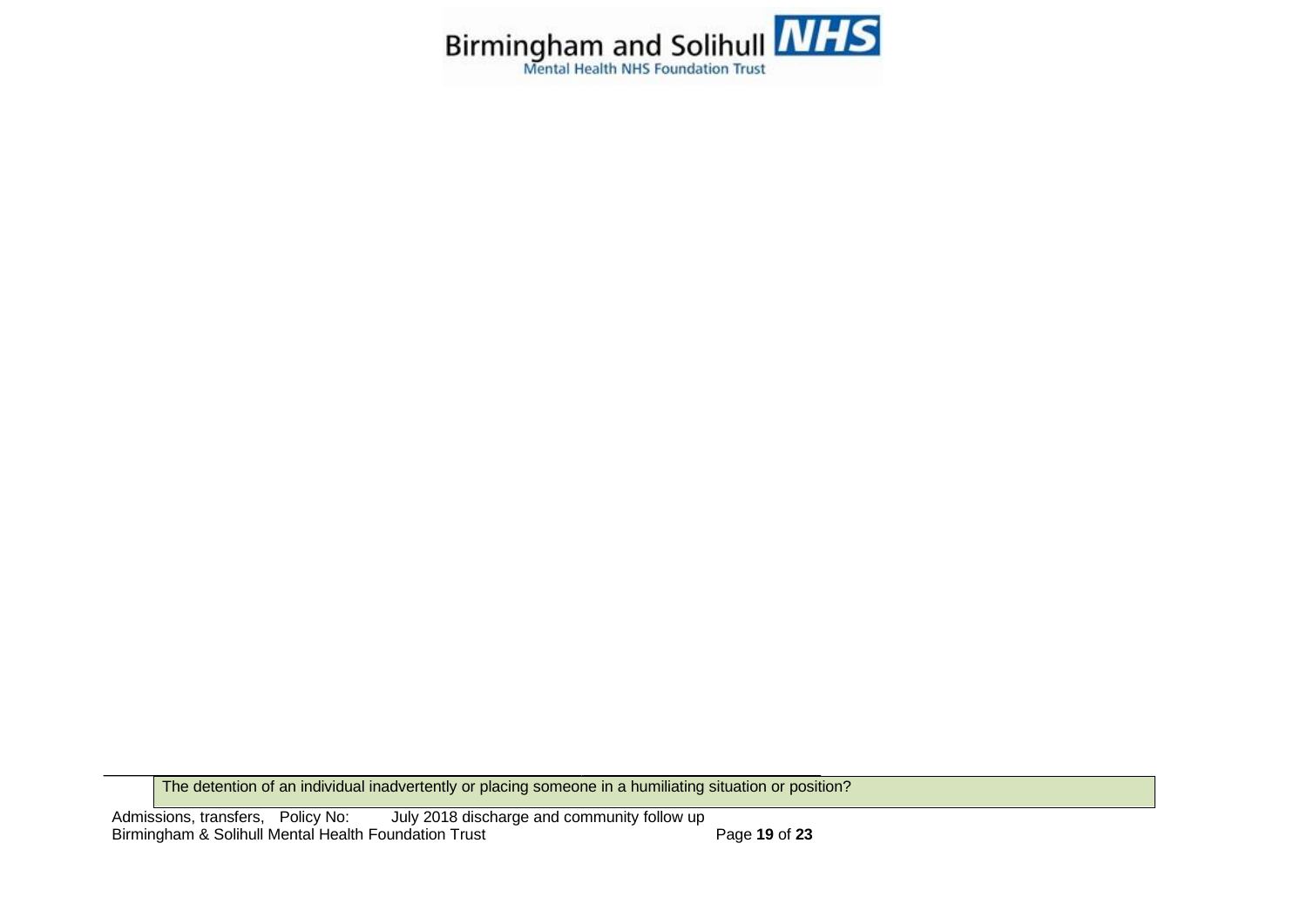

**If a negative or disproportionate impact has been identified in any of the key areas would this difference be illegal /** 

Admissions, transfers, Policy No: July 2018 discharge and community follow up Birmingham & Solihull Mental Health Foundation Trust Page **20** of **23**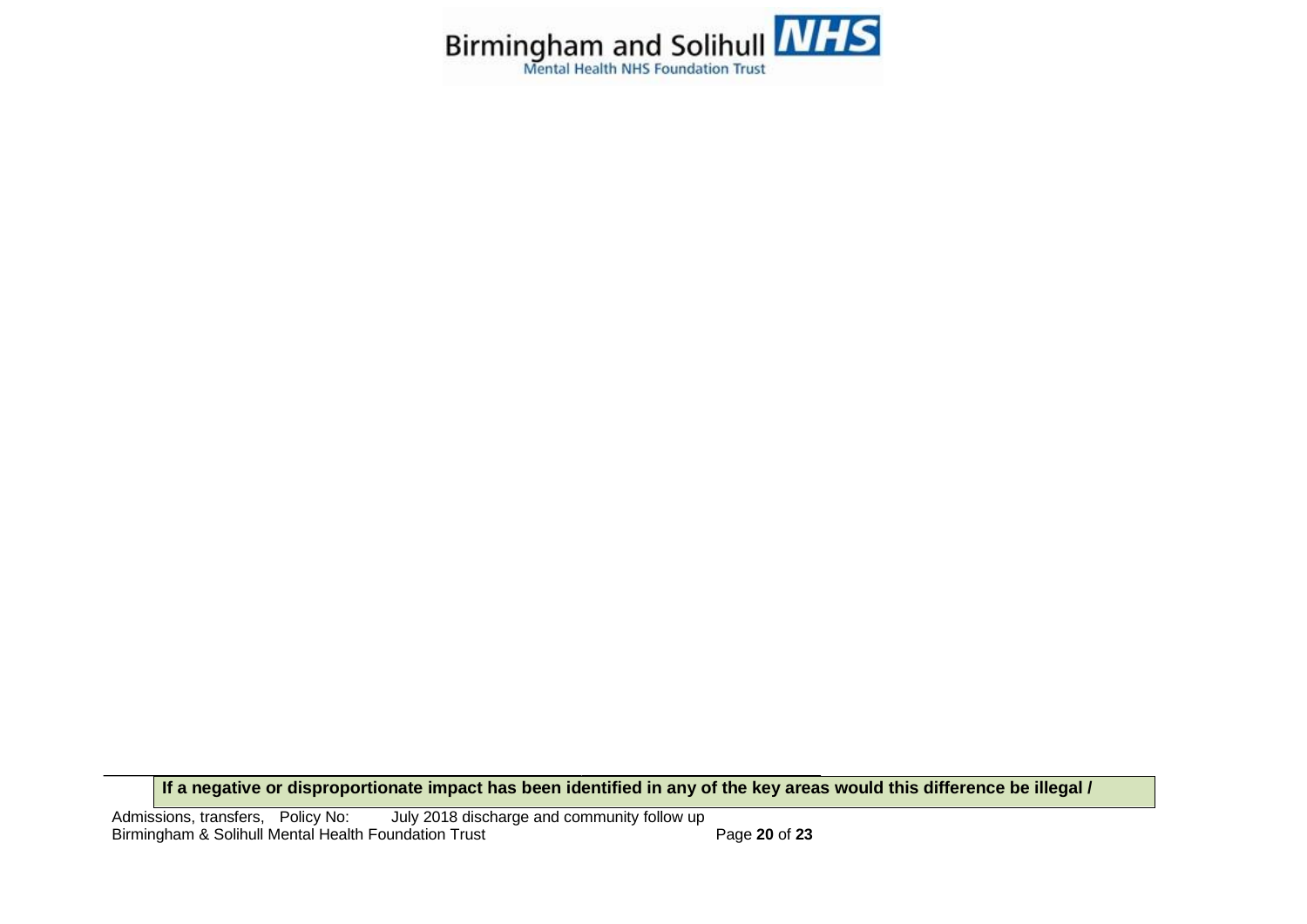

**unlawful? I.e. Would it be discriminatory under anti-discrimination legislation. (The Equality Act 2010, Human Rights Act** 

Admissions, transfers, Policy No: July 2018 discharge and community follow up Birmingham & Solihull Mental Health Foundation Trust Page **21** of **23**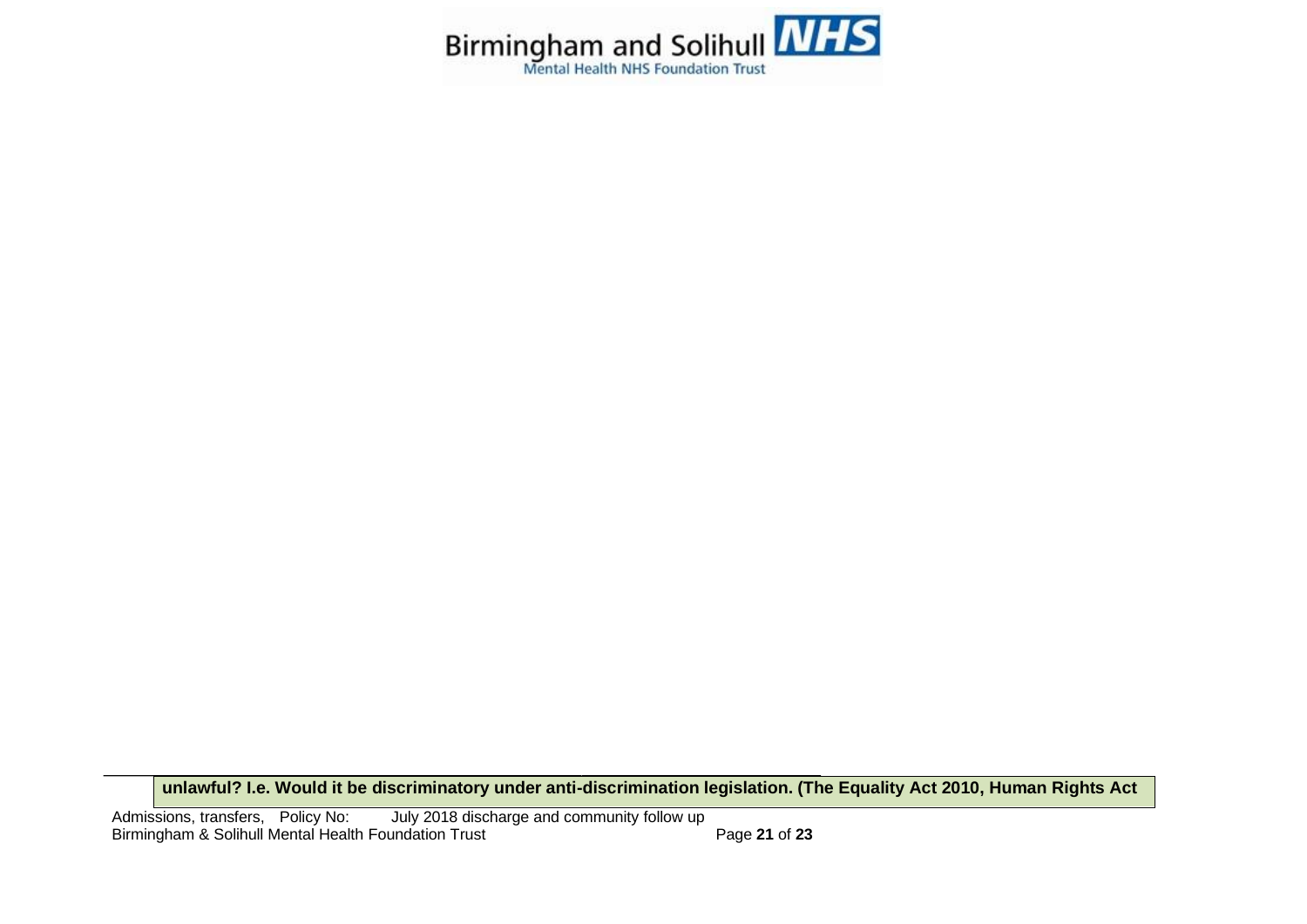

#### **1998)**

Admissions, transfers, Policy No: July 2018 discharge and community follow up Birmingham & Solihull Mental Health Foundation Trust Page **22** of **23**